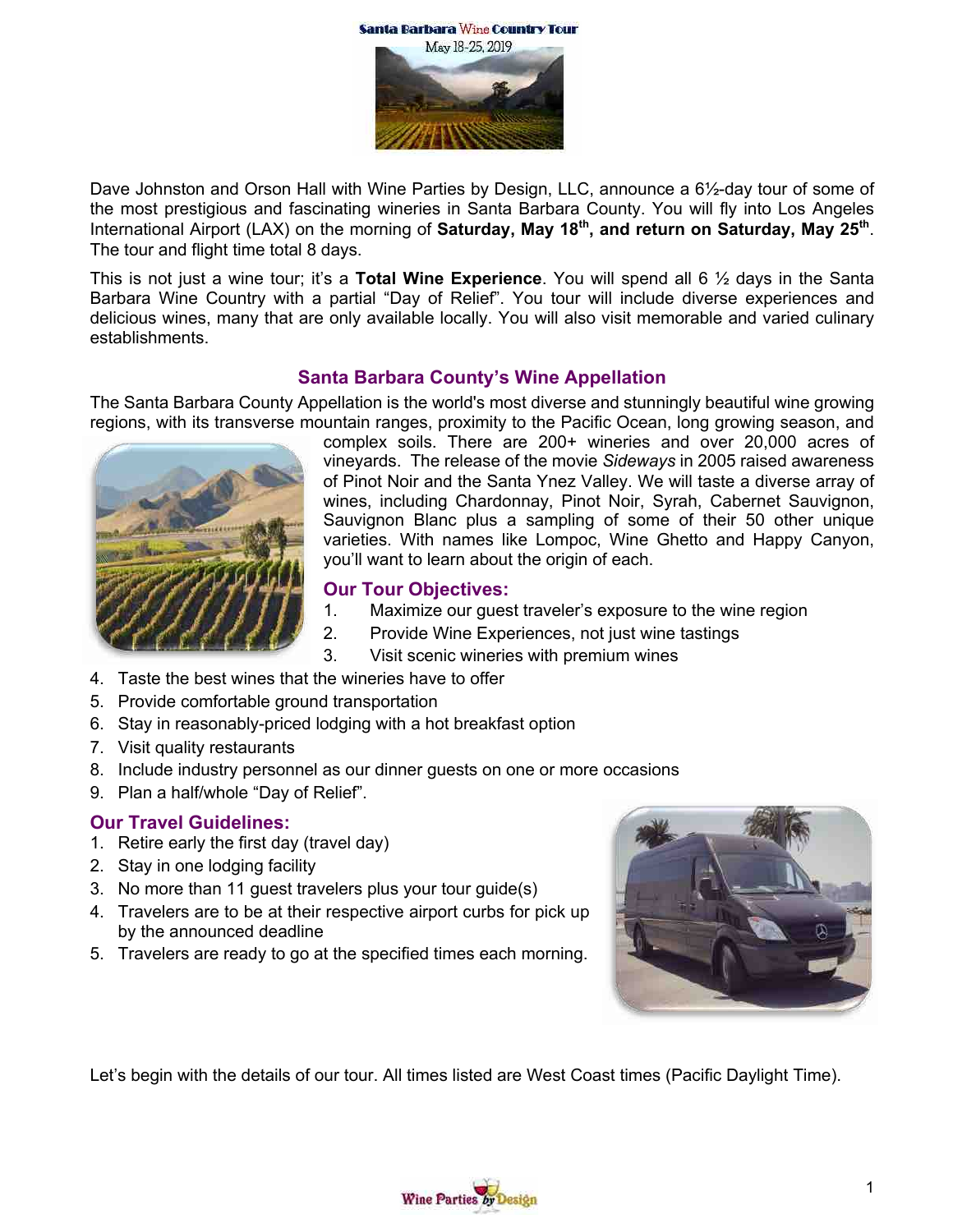Santa Barbara Wine Country Tour



# **Day 1 - Saturday, May 18th: Travel and Tasting**



You fly into **Los Angeles International Airport (LAX)**. We ask that you make your own flight arrangements since some travelers will use Frequent Flyer Miles and others have preferred airlines **(the airline costs are not included in our cost for this tour**).

**11:00 AM: Los Angeles International Airport** – Once you land and step outside the airport, you will instantly feel that relaxed California atmosphere! Our Mercedes Sprinter Van with comfortable seats will be leaving LAX by **11:15 AM** in route to the wine country **so being at the curb in front of your terminal by or before 11:00 AM is essential.** We will stop for lunch on our trip to the wine country. Later that afternoon you will relax, sip wines at Alma Rosa winery, enjoy dinner next door at Industrial Eats and then check into our hotel.

On the trip from LAX to the wine country, we will get to know each other by introducing ourselves and telling a story or two; of course, nothing embarrassing. Our first stop:

#### **1:15 - 2:15 PM: Beach House Fish (Ventura) -** *Lunch*

During the drive to Lunch, we will have snacks to temporarily curb those hunger pains before arriving at this scenic restaurant along the Ventura Pier with great views from every direction. They offer a wide selection of seafood including seasonings, side dishes and are known for their seafood tacos and their popular clam chowder.



We will provide their menu to you prior to the trip so you will be prepared to order once we arrive.

#### **4:00 - 5:30 PM: Alma Rosa Winery (Buellton) – Relax with a** *tasting of 6-7 Wines*

Alma Rosa's Tasting Room is at the gateway to the Sta. Rita Hills. Many of the local artisans crafted the



tasting room. *We will experience a tasting of six Alma Rosa wines to start your wine country tasting experience.*

Richard Sanford, the owner, came to the Santa Ynez Valley over 40 years ago with a desire to find a cool-climate growing area suitable for Pinot Noir. Working in partnership for more than 30 years, Thekla and Richard Sanford's latest venture, Alma Rosa Winery & Vineyards, represents the culmination of a lifetime's experience – an enterprise dedicated to creating high quality wines and setting a benchmark for organic farming, sustainable agriculture methods, and environment-

friendly commerce. Sustainability, the Sanford's believe, "includes how people, community, and the environment are treated, not just vineyards and wine."

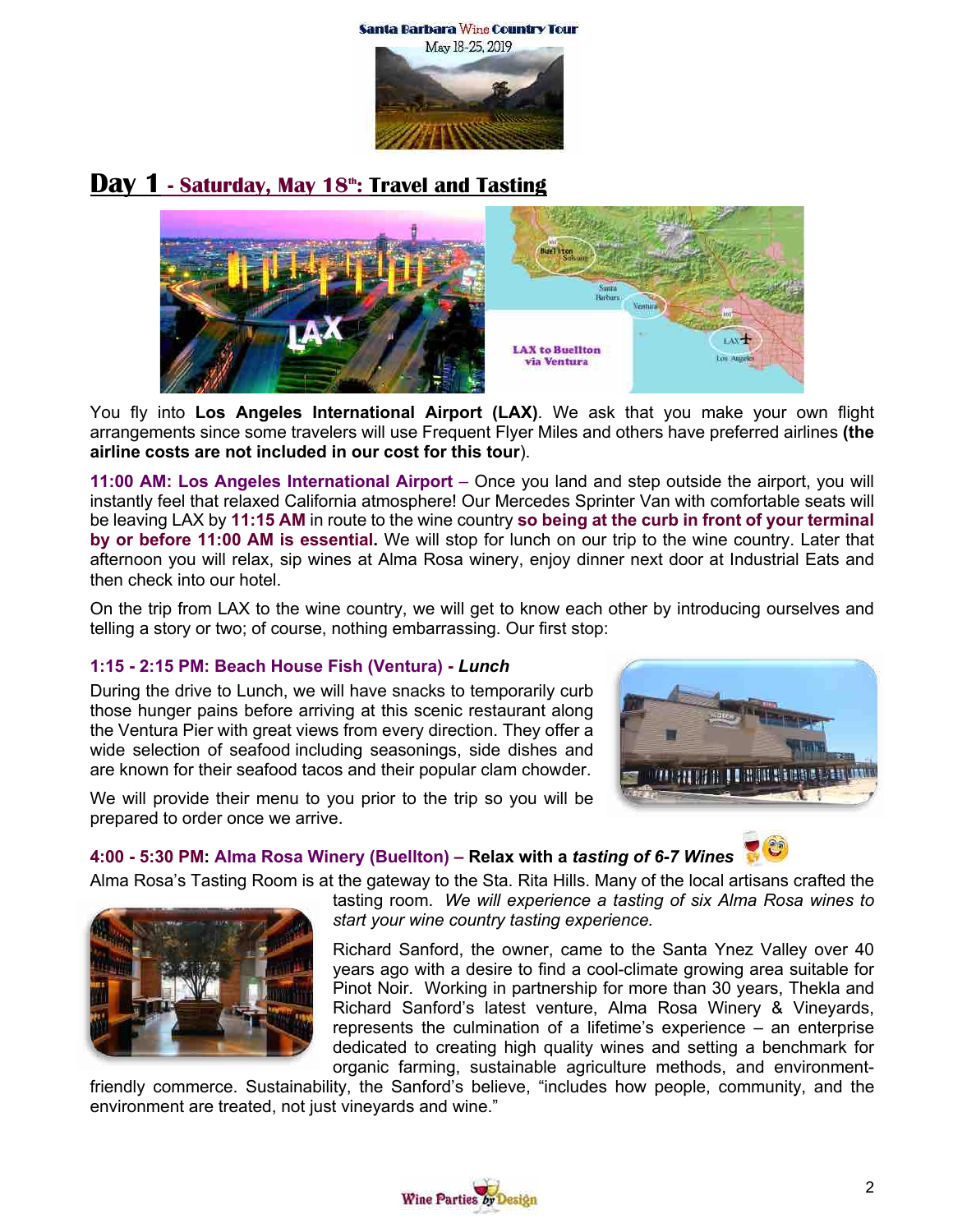

#### **5:30 - 7:30 PM: Industrial Eats (Buellton) –** *Dinner*

This restaurant is located next door to the Alma Rosa Tasting Room and is highly recommended by a number of wine industry people in the area. It's a quality-centered dining experience tucked away in a re-purposed warehouse and is tattooed with produce and grocery graffiti on its exterior wall and boasts a craft butcher counter filled with house made treats and extensive indulgences.

Two wood fired ovens churn out thousands of seasonal dishes every year, all sourced from sustainable farms and food pioneers. The restaurant is filled with knick knacks and books lining the walls, collected from years of odd hobbies and cultivated impulse buying.



#### **7:45 PM: Hadsten House Inn (Solvang)**

We will check into our rooms at the Hadsten House Inn, a boutique hotel in the Danish village of Solvang.



Each morning they serve a complimentary hot/cold breakfast buffet. Guestrooms at the Hadsten House Inn are all nonsmoking and feature beds with pillowtop mattresses. The Inn's Haven Spa offers massages, facials, and body treatments although you may not have time for the Spa because we will be filling your day with wine experiences.

Amenities include WiFi in rooms and public areas, coffee/tea in the lobby, an indoor pool, a mini-refrigerator, hair dryer, Cable LED TV with DVD player and coffee/tea maker in your room.

**We will stay at this lodge for all 7 nights in the wine country …** Get a good night's sleep; we have a full day on Sunday!

# **Day 2 - Sunday, May 19th: Lompoc & Sta. Rita Hills AVAs**



A day of unique wine experiences capped off with dinner at a quaint restaurant in Solvang. We will visit two venues in Lompoc's (pronounced laum-poke') Wine Ghetto and a beautiful, prestigious winery in Sta. Rita Hills.

# **8:00 – 8:45 AM: Hadsten House Inn – Breakfast / Cold Buffet**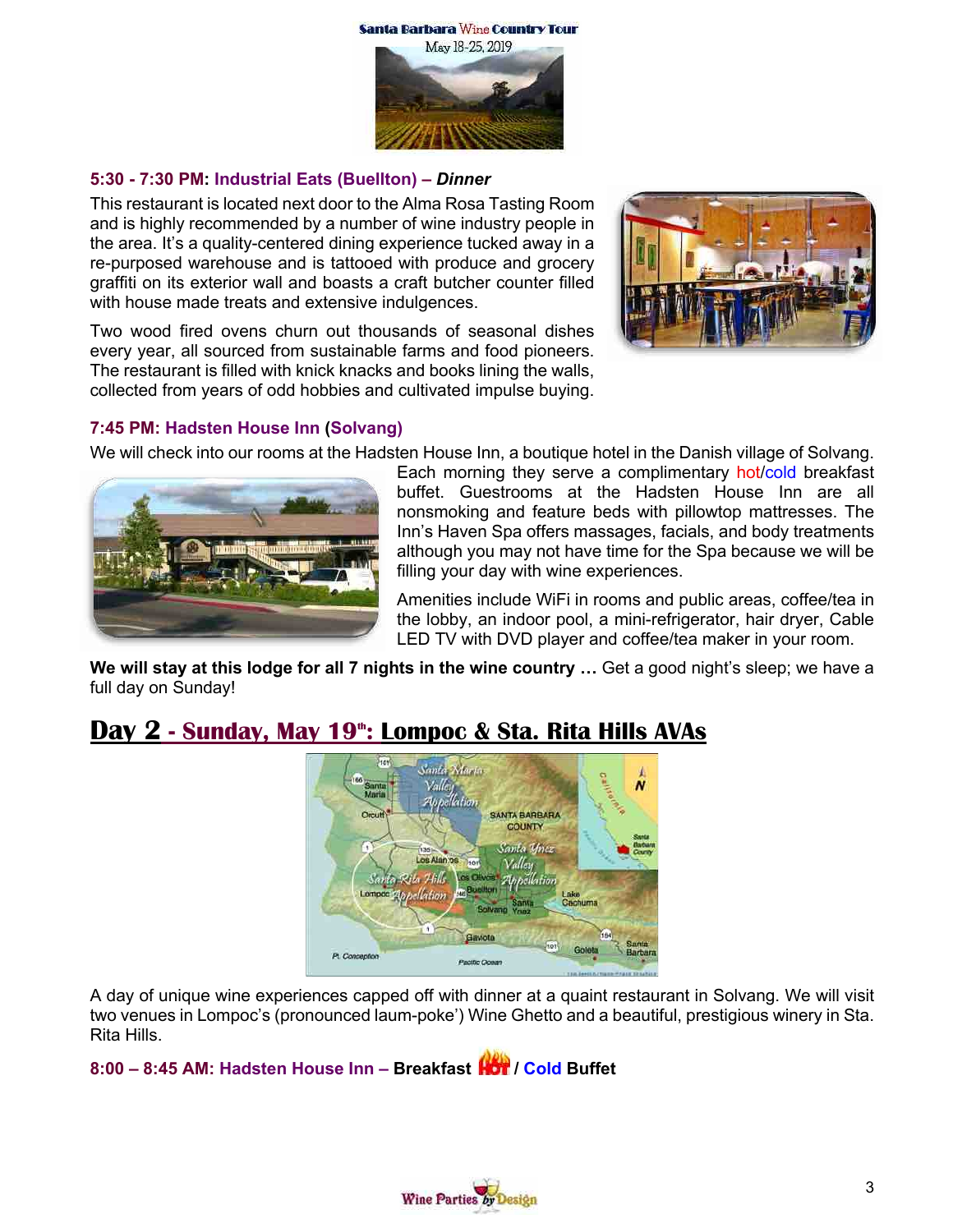

#### **9:00 – 10:00 AM: Sta. Rita Hills AVA – Sightseeing**

Richard Sanford, Bryan Babcock, and Rick Longoria were instrumental in establishing Sta. Rita Hills as

an AVA in 2001 due in part to the region's microclimate, the Pacific Ocean's cooling influence through fog, wind and moderating summer heat. With over 21,000 acres in the total area, the Sta. Rita Hills AVA is home to over 200 wineries, totaling 3,000 acres planted to Pinot Noir, and Chardonnay. There are 50+ cool climate wine grape varieties grown in the region.





The Chumash Indians were the first

settlers in Lompoc valley. The establishment of La Purisima Mission in 1787 – a Mission we will visit - marked the earliest European settlement in the Valley. The City of Lompoc was incorporated in 1888 with the completion of the coastal railroad providing impetus for growth in the Valley. The flower seed industry flourished and so dominated agricultural production that the area was dubbed the "Valley of Flowers." Then came the mining industry, and Vandenberg Air Force Base (1958), the first Air Force missile base. By focusing on the natural beauty of the Valley, its flower industry and a successful downtown mural program, the City of Lompoc has

built an excellent tourism industry. Today, the City of Lompoc is dubbed "The City of Arts and Flowers." It's also home to Lompoc's *Wine Ghetto,* our first two wine tasting experiences.

### **10:00 – 11:30 AM: Fiddlehead Cellars (Lompoc) –** *Tour & Tasting*

Kathy Joseph established Fiddlehead Cellars in 1989 to capture the pure essence of two distinguished grape varietals – Sauvignon Blanc and Pinot Noir. Her intent was to



incorporate European beauty into these domestically grown varietals by working with grapes grown in the



right place and wines managed with respect in the cellar. Today, Kathy is recognized as a pioneer among women winemakers and takes great pride in connecting a broad range of contributing forces to create eloquence in her wines.

The name of her winery was born when Kathy was gardening in her fern bed and recalled the simple botanical term that describes the coiled frond of an emerging fern leaf….a "fiddlehead". Her estate

vineyard is named *Fiddlestix* where Kathy resides in a small house on the property.

*Alex Neal, Marketing and Hospitality Manager, will take us on a tour of their cellar, tasting 4-6 barrel wines and then lead up to the tasting room for a tasting of 4 current release wines. We will learn more about the history of Fiddlehead and have an opportunity to see their cellar and production area.*

#### **11:45 AM – 1:00 PM: Scratch Kitchen (Lompoc) –Brunch with Complimentary Mimosa**



This restaurant focuses on creating quality farm-to-table meals from scratch and creating a place where we will experience the best of the local fare. With a wealth of local and seasonal produce, high quality Santa Barbara County wines and Sta. Rita Hills Pinot Noir,

and some of the best cooking and serving talent the area has to offer, Scratch Kitchen aims to highlight all the best culinary elements of the Lompoc and Santa Ynez Valleys.



*We will sit at a high-top table sipping on a complimentary mimosa while devouring their scrumptious Sunday Buffet with their farm-to-table specialties.*

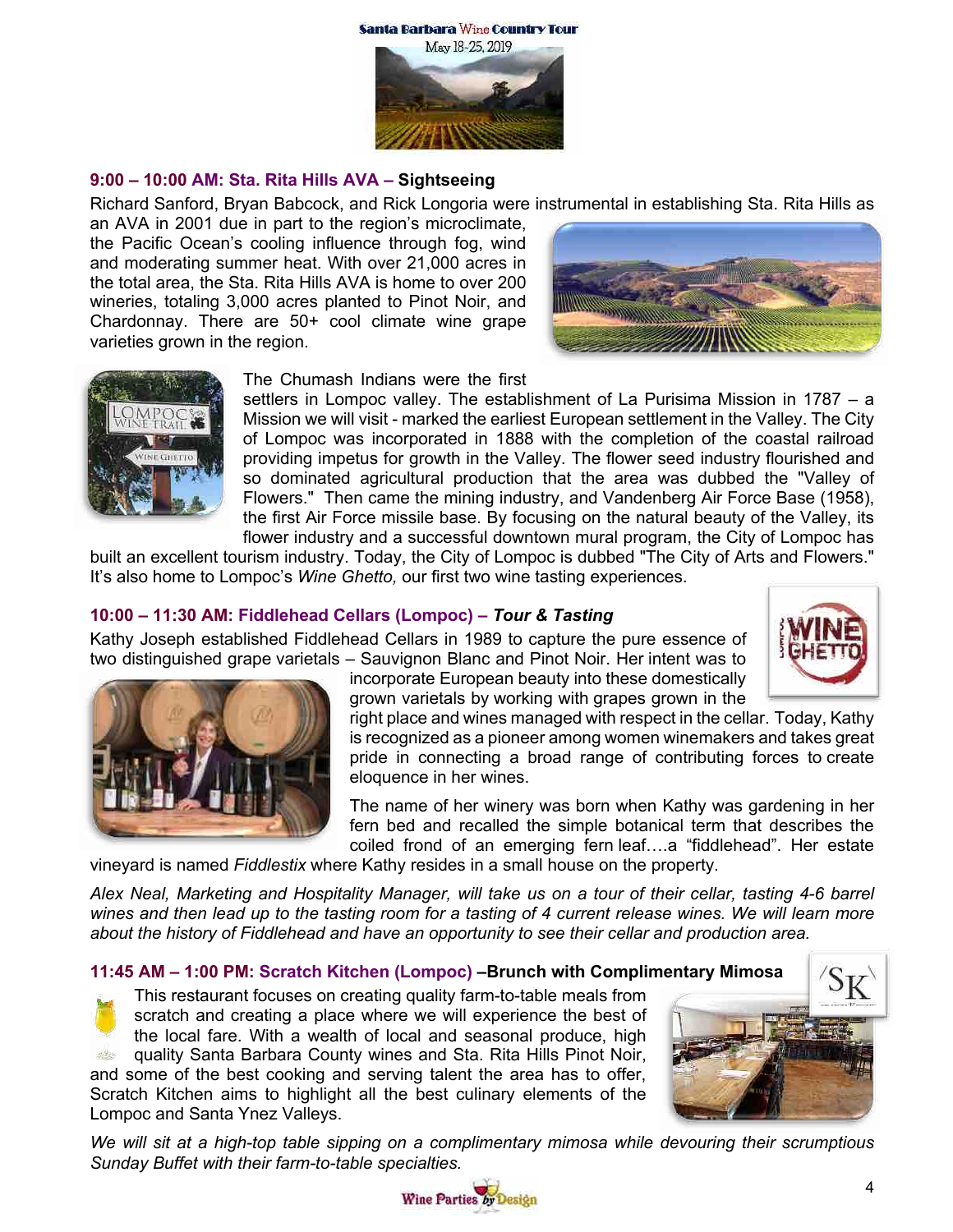

**1:15- 2:45 PM: A Taste of Sta. Rita Hills (Lompoc) – Wine Tasting** Antonio and Jeni Moretti moved to the Sta. Rita Hills in 2008, with 60 years of experience in the wine business between them. They realized that there were many wineries that are open by appointment only, or don't have a tasting room at all, that deserved more active representation. The Taste of Sta. Rita Hills was born as a way to expose these special wines to a wider audience.

Now with 10 years of studying, tasting and researching Sta. Rita Hills wines, they love to share their knowledge and passion with others. Their inside-track to the hard-to-find producers makes them the go-to experts for Pinot Noir and Chardonnays from the region.



We will taste six different and highly rated wines from the region with a plate of charcuterie. The owners *will explain the history of the region and the wines that they represent.*

# **3:00 – 4:30 PM: Foley Estate Vineyard & Winery (Sta. Rita Hills) – Tasting**

Located in the Sta. Rita Hills, this is one of Orson's favorite wineries*.*



Foley's beautiful Rancho Santa Rosa property is home to a 3,500 square-foot tasting room and event center. The property was founded by Bill Foley in the late 1990's. The winery's success can be attributed to strict winemaking protocols and two extraordinary estate vineyards. They have a total of 500 acres under vine, with an emphasis on Chardonnay and Pinot Noir.

William Foley owns 27 labels and farms 3,000 acres of vineyards worldwide in Napa Valley, Sonoma County, Lake County, California Central Coast, the Pacific Northwest and New Zealand. Popular brands include Roth, Chalk Hill, Four Graces and Firestone. In addition to being a passionate, adventurous vintner, Mr. Foley is the Chairman, CEO and Governor of the National Hockey League's 31st franchise, the Vegas Golden Knights. He helped usher not only hockey but major professional sports to the Las Vegas Valley in 2016.

*Wine & Cheese Dynamics: We will experience a tasting of five wines paired with 4 cheeses. Linda Van Hook will also provide a mini tour of the production facility.*

# **5:00 - 5:45 PM: Hadsten House Inn – Freshen up before dinner**

#### **6:00 - 8:00 PM: CECCO Ristorante (Solvang) - Dinner**

California native and Solvang resident, Chef David Cecchini combines fresh ingredients with diverse influences and years of experience to offer rustic Italian Cuisine in the

heart of Santa Barbara Wine Country. CECCO is located in downtown Solvang, close to our hotel.

The food is Italian in spirit, using local and seasonal ingredients. The menu features Neapolitan inspired, thin crust pizzas baked in an Italian wood burning brick oven with two daily-changing special pies and a "piatto del giorno" from the oven. CECCO's menu is country casual and friendly, featuring hand made fresh pasta, salami, salads, grilled meats and seafood. Local wines served by the bottle, glass and quartino are some of CECCO's other tasteful offerings.



CECCO offers four very unique dining areas within its soft faux painted walls. There is the casual elegance with courtyard views is also available for a "European" experience.

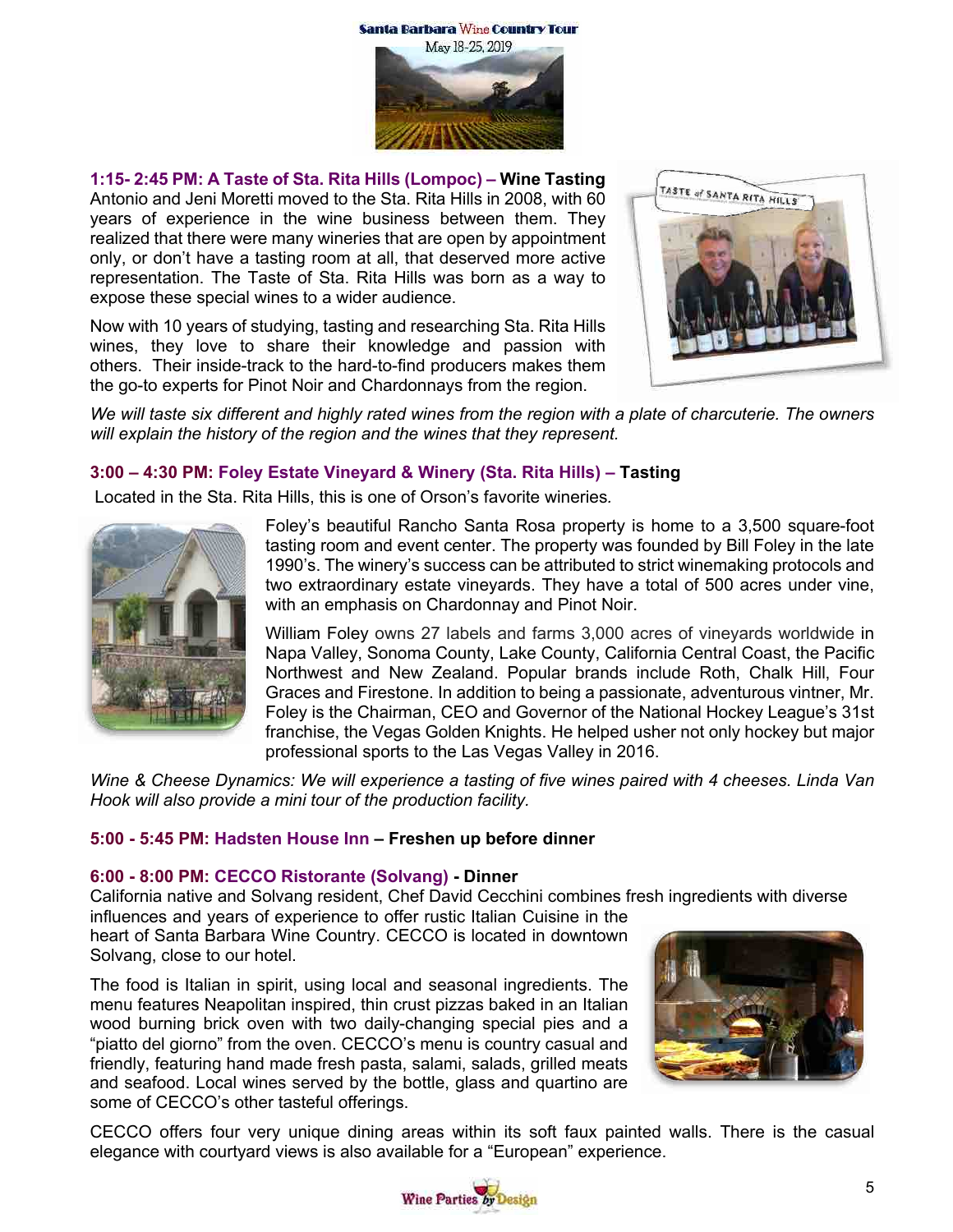



#### **8:15 PM: Hadsten House Inn (Solvang)**

Sleep well…we have another big day on Monday!

# **Day 3 - Monday, May 20th: Sta. Rita Hills AVA**



It was the movie *Sideways* that supercharged wine and tourism in Santa Barbara County back in 2005, boosting Pinot Noir sales, creating an obsession with the grape. But the history of the area's pinot runs a lot deeper than Hollywood, and it all started in the Sta. Rita Hills … This AVA has gotten worldwide attention for being a cool climate appellation that grows really world-class wine. Outside of burgundy, this area is arguably the best place in the world to grow Chardonnay.

We will visit three unique wineries today with delicious varietals in one of our favorite AVAs and complete our day dining in Solvang.

# **7:00 – 8:30 AM: Hadsten House Inn (Solvang) – Breakfast / Cold Buffet**

#### **9:00 – 10:20 AM: City of Solvang: Guided Walking Tour**

Three Danish immigrants founded the Danish Village of Solvang, aka "Little Denmark", in 1911. They raised money and bought a large tract of land on the West Coast and subdivided it into plots for farms, homes, and a town for Danish immigrants. The new colony was named "Solvang" (meaning sunny field) and glowing advertisements were placed in Danish-language newspapers. Early buyers, almost all Danish, came from California, the Midwest, and Denmark. Many Danish Americans consider Solvang their cultural home and visit regularly. Today Solvang is a charming town of approximately 5,400



residents and has kept its small-town atmosphere. Solvang offers more than 150 one-of-a-kind shops where you can discover trendy styles and excellent service. A sample of the attractions:

**Elverhøj Museum of History & Art:** exhibits of Scandinavian ancestors of long ago including the Vikings Display. **Hans Christian Andersen Museum**: learn about Hans Christian Andersen and his work. **Wildling Museum (**Of Art and Nature)**:** a unique perspective on the importance of preserving our natural heritage. **Zfolio:** this art gallery representing over 100 American and international artists.

*We will walk to the Visitor's Center from our hotel. Kristen with the Chamber of Commerce will lead us on an hour-long walking tour of the town and then you can browse the area on your own if we have time remaining.*

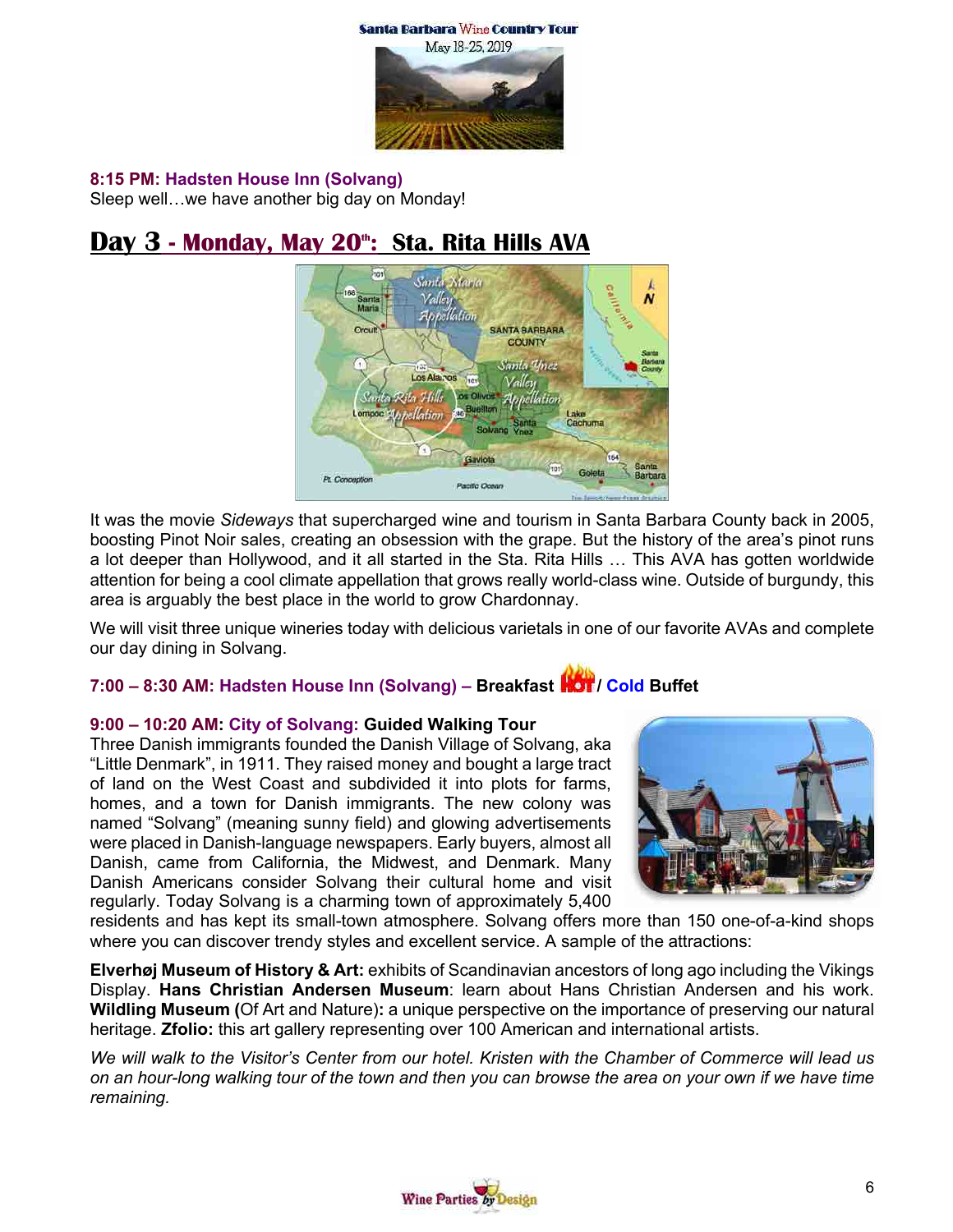



**11:00 AM – 12:15 PM: Dierberg Star Lane Vineyards (Sta. Rita Hills) – Tour & Private Tasting Experience**

In 1940, Elmer Rhoden, who owned 600 movie theaters, bought the property, and named it Star Lane Ranch. One of Roy Roger's "Trigger" came from Star Lane Ranch. Rhoden often rode with friends such

as Ronald Reagan and Edgar Bergen throughout the property as part of a group called "Los Rancheros."

In 1996, Jim and Mary Dierberg purchased the ranch and planted Star Lane Vineyard with Bordeaux varietals. The family subsequently added two cool climate vineyards in three distinct AVAs of Santa Barbara County's winegrowing region.



Bankers by profession, Jim and Mary are no newcomers to wine. Since 1974, they've owned

the Hermannhof Winery in Missouri, one of the country's most significant winegrowing regions prior to Prohibition.

Tyler Thomas, their Winemaker and Operations Manager, received a master's degree in Viticulture and Enology at U.C. Davis.

*We will experience a private wine tasting in their lovely Star Lane Vineyards' tasting room of no less than 6 wines plus a "splash" or two of a few different wines with an added cheese plate. You can expect to taste Bordeaux, Burgundy and Syrah style wines. Star Lane's Tasting Room Manger, Chris King, will lead our tasting session.*

#### **12:15 – 1:15 PM: Dierberg Star Lane Vineyards (Sta. Rita Hills) – Lunch on the Patio**

*Chris graciously volunteered to pick up our lunch orders at Central Coast Specialty Foods in Lompoc on his drive to the tasting room. Chris will join us on their patio for lunch. You will select your lunch items prior to the tour.*

#### **1:30 – 2:45 PM: Melville Winery (Sta. Rita Hills) – Reserve Tasting**

Melville produces exceptional cold-climate Pinot Noir, Chardonnay, and Syrah



grown exclusively in their estate vineyards

throughout the Sta. Rita Hills appellation. Founded in 1989, Melville is a family-owned and operated estate winery with its roots in Sonoma County's Knights Valley, where Ron Melville grew high quality and greatly sought-after grapes.

In 1996, Ron's desire to grow cold-climate wines brought Melville Vineyards to the Sta. Rita Hills. Today, Ron and his son, Chad Melville, uphold Melville's tradition as one of the most highly regarded estates in California.

*We will experience a private reserve tasting inside or out, weather permitting. You will taste six excellent reserve wines produced by the Melville family.*



谥

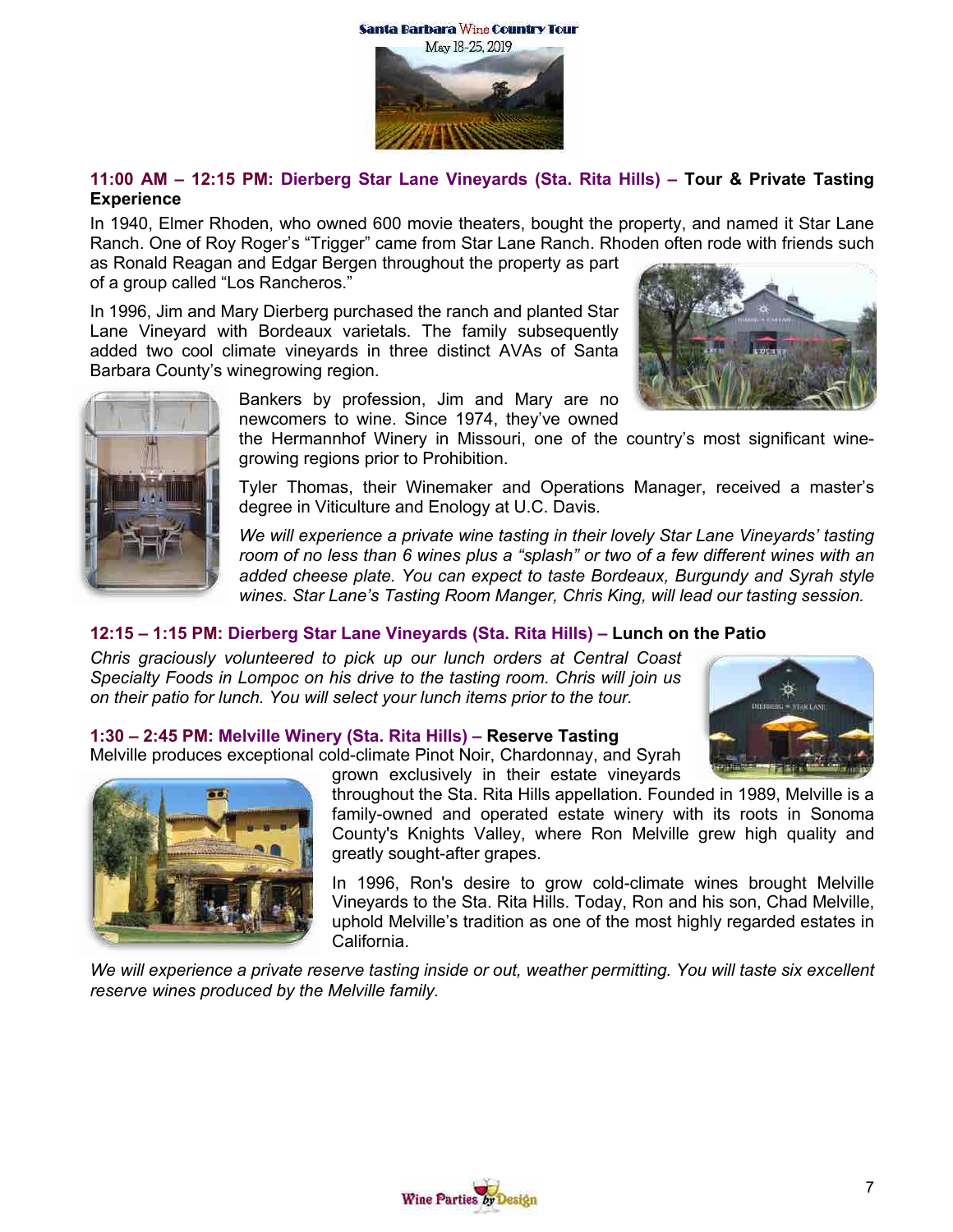



**3:00 – 5:00 PM: Pence Vineyard & Winery (Sta. Rita Hills) – Estate Tour and Private Tasting at the Pond House**



For most of his adult life, Blair Pence have been obsessed with Pinot Noir and Chardonnay. For many years, he travelled to France, and more specifically to Burgundy, trying to understand the making of what he believed to be the world's greatest wines. Pence's team produces Burgundian-inspired wines made in the New World, as well as unique, cool climate Syrahs that are expressive of the great wines from Northern Rhone.

The winery is known for their stunning wines, a beautiful winery with endless hills of rolling vineyards, as well as horses and other farm life. There are equestrian facilities and hiking trails on the property.

One of the showpieces of the Pence Ranch is the beautifully landscaped and tranquil pond area. Sculpted from a natural canyon, this oasis sustains itself through bio-filtration pools that maintain its clear waters



year-round. The octagon-shaped Pond House was crafted by Quakers and is the perfect pastoral setting to enjoy their property and wines.

*You will be immersed into the sanctuary of their ranch and vineyards with The Pond House Private Tasting led by a member of their Hospitality Team. On our drive to the Pond House, our guide will provide a running narrative of the estate. The tasting will feature their main estate wines along with selections from their small production Penny Label Collection. A charcuterie or cheese plate will be included.*

#### **6:00 – 8:30 PM: The Lansdy Hotel's Mad & Vin Restaurant (Solvang)** – **Dinner**

The Landsby's signature restaurant, Mad & Vin, is modern and very different from the typical Solvang fare. With highly-rated service, it specializes in wine-country inspired cuisine crafted by their chef, Beto Huizar. Each dish is made with fresh, seasonal ingredients from California's central coast. *We will dine in either their welcoming dining room or alfresco on the outdoor patio. We might even be there for their regionally popular 4 – 6 PM Happy Hour (just what you need, more wine!)* 



Their Ice cream is famous around town. In addition to being delicious, it's made from scratch by a local creamery, McConnell's Ice Cream (Est. 1949). The tour would not be complete without a scoop of their ice cream.

We may walk to and from the restaurant from our Inn if the weather is favorable.

#### **8:40 PM: Hadsten House Inn (Solvang)**

Be ready for Day 4. It will be another day of wine and culinary experiences.

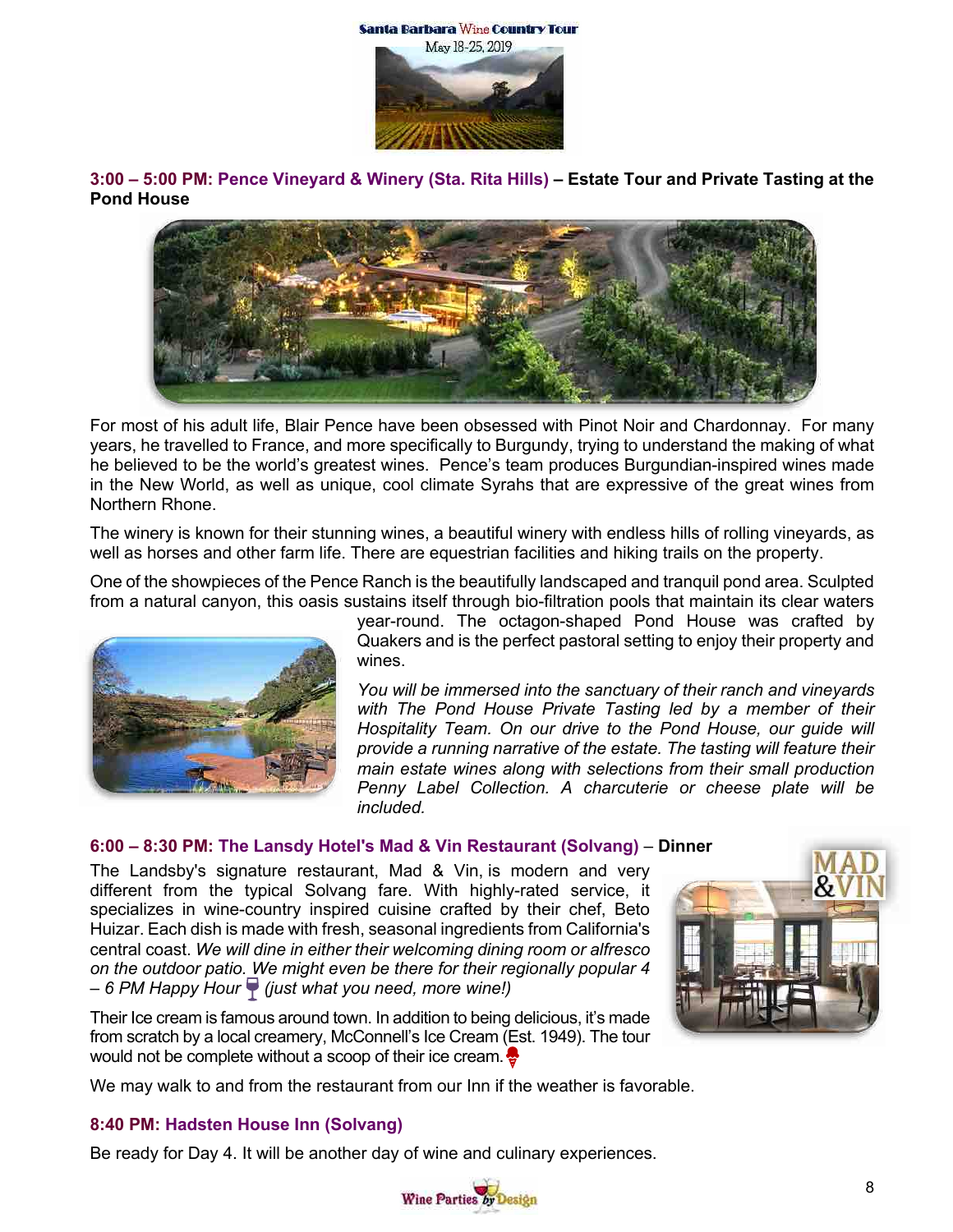Santa Barbara Wine Country Tour



# **Day 4 - Tuesday, May 21<sup>th</sup>: Santa Maria Valley AVA & Santa Ynez**



Another day of unique wine experiences capped off with dinner with a special Industry guest. We will visit the east and west sides of the Santa Maria and Santa Ynez AVAs during today's wine country experiences. Santa Maria Valley is the northern gateway to Santa Barbara County's wine country.

# **7:00 – 8:30 AM: Hadsten House Inn (Solvang) – Breakfast / Cold Buffet**

#### **9:00 – 10:45 AM: Drive to Riverbench Vineyard & Winery (Santa Ynez) – Backroads Sightseeing**

We'll take some backroads in our trip to Riverbench, giving you an idea of the area and landscape. We will drive through Ballard Canyon during our drive to Cambria Estate Winery.

Situated near the ocean, the Santa Maria Valley appellation runs east to west. It's unique soil and maritime influence in the region is renowned for its cool climate and ideal growing conditions. Pacific Ocean air funnels in to cool the vineyards, allowing the grapes to evenly ripen and reach their full potential. This unique climate and the region's welldrained soils creates a demand for sought-after grapes, primarily Pinot



RIVERBENCH

Noir and Chardonnay but Syrah is gaining ground as it consistently produces outstanding wines.

# **11:00 AM – 12:15 PM: Riverbench (Santa Ynez) – Tour & Tasting**

Although the reputable 'Riverbench' name has been known in Santa Maria

Valley since the 1970's (known for its vineyard site and high-demand fruit), the development of Riverbench Winery didn't come about until just



A group of local families who owned Union Asphalt purchased the Riverbench Vineyard site in 2004, hired Jim Stollberg as the Vineyard Manager. Riverbench was born and in 2006, produced 2,500 cases (an even split between Chardonnay and Pinot Noir). In 2011, Clarissa Nagy (left in picture above) took on the Head Winemaker role at Riverbench, bringing with her years of winemaking experience at top Central Coast wineries. Riverbench was named 'One of the Top Wineries in the World' by the *Professional Wine Buyer's Competition*.

*We will experience a vineyard tour and tasting of one sparkling, 2 pinot noir and 2 chardonnay wines.*



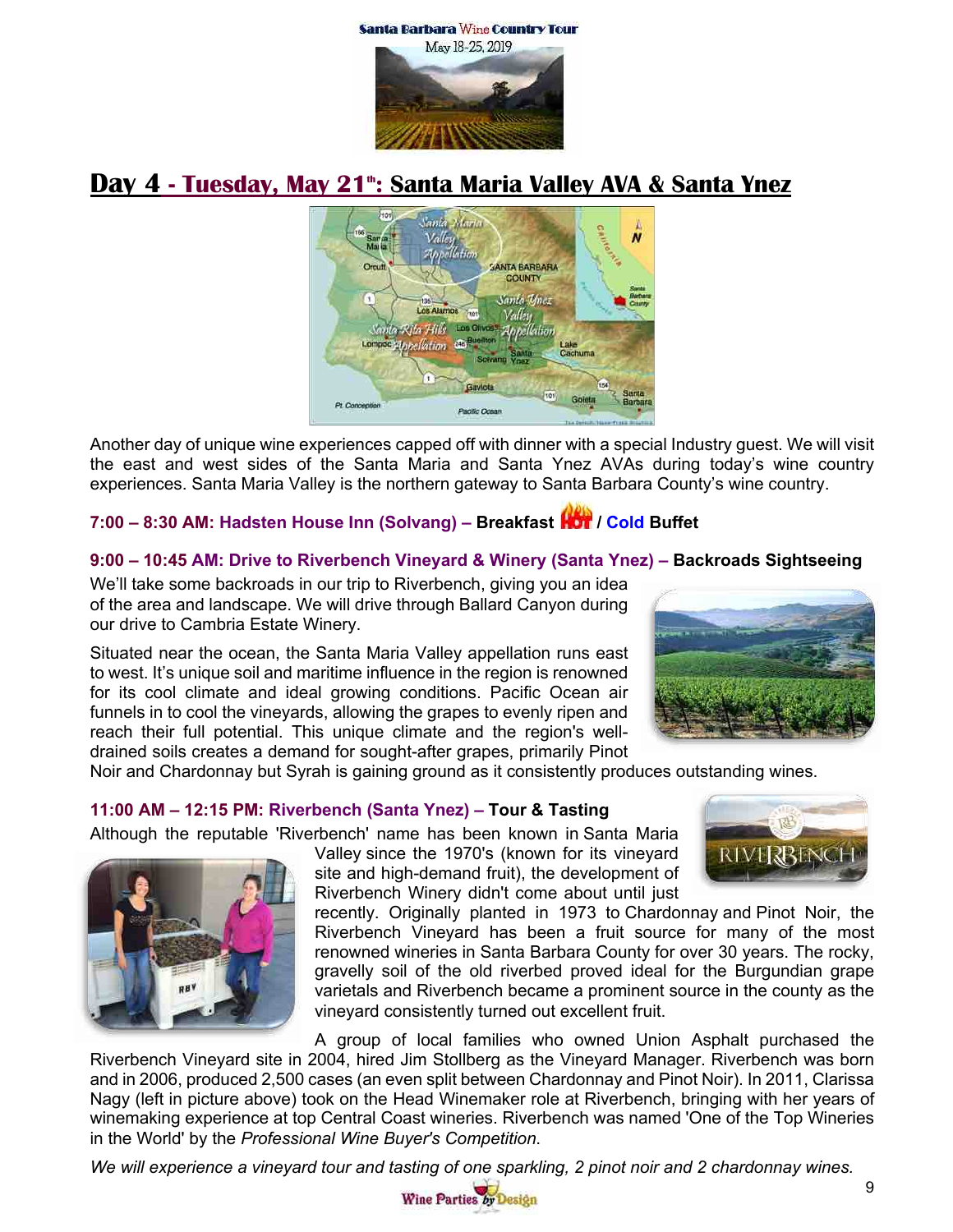

**12:30- 3:00 PM: Presqu'ile Winery (Santa Maria) – "Coastal Tour" (walking food and wine pairing)**



Presqu'ile (pronounced press-KEEL') is a small, family-run winery dedicated to making exceptional coolclimate Pinot Noir, Chardonnay and Sauvignon Blanc. Presqu'ile's wines, especially their Pinot Noirs, capture the essence of their vineyards and vintage, and have earned acclaim for their elegance and balance. The architecture is beautiful, and the tasting room is very elegant; some visitors have said that



it's the most beautiful tasting room in Santa Maria. Once you turn onto the property, you see acres of vineyards on both sides. Their comfortable and relaxing patio overlooks the Santa Maria Valley.

*Spotlighting eight limited-production wines paired with delicious, seasonally inspired food created by their chef, the Coastline Tour provides a dazzling sensory experience. You will enjoy delectable culinary creations throughout the tour, which includes stops in their tasting room, white and red wine levels, and their stunning wine cave. The tour concludes in their dining room, where you'll savor a three-vintage vertical of their acclaimed Presqu'ile Vineyard Pinot Noir. The tour includes an overview of the Presqu'ile story.*

#### **3:30 – 5:15 PM: Cambria Estate Winery (Santa Ynez) – Tasting of their regular & reserve wines**

Long before the Santa Maria Valley benchland was recognized as a great winegrowing region, the native Chumash Indians knew it as "tepuztli," meaning copper coin. Later, Spanish settlers translated the word

as Tepusquet. As part of an 1837 Mexican land grant, "Rancho Tepusquet" was home to cattle and row crops throughout the 1800s. Proprietor Barbara Banke acquired a large portion of the original Tepusquet Vineyard (planted between 1970 and 1971) in 1986 to serve as the site for Cambria winery.

For 30 years, the Jackson family has sustainably farmed and tended their Santa Maria estate. Barbara Banke and Jess Jackson's daughters, Katie Jackson and Julia Jackson, grew up among these vines and now they continue the family business. Together with Barbara's knowledge of the industry and business sense, Katie's passion for sustainability and the land, and Julia's



dedication to empowering communities, the women of Cambria shape who they are today.

All Cambria wines are single vineyard expressions, sustainably farmed, and Estate grown. The Winery is known for site-specific Chardonnay and Pinot Noir from Katherine's and Julia's Vineyards.

*Jessica Hartin, the Tasting Room Manager, will lead our tasting of a broad array of their regular and signature estate wines and demonstrate the taste differences between three of their Pinot Noir Clones. We will purchase a bottle of each pre-selected wine that are ours once the tasting is over (that is, if there is any wine left).*

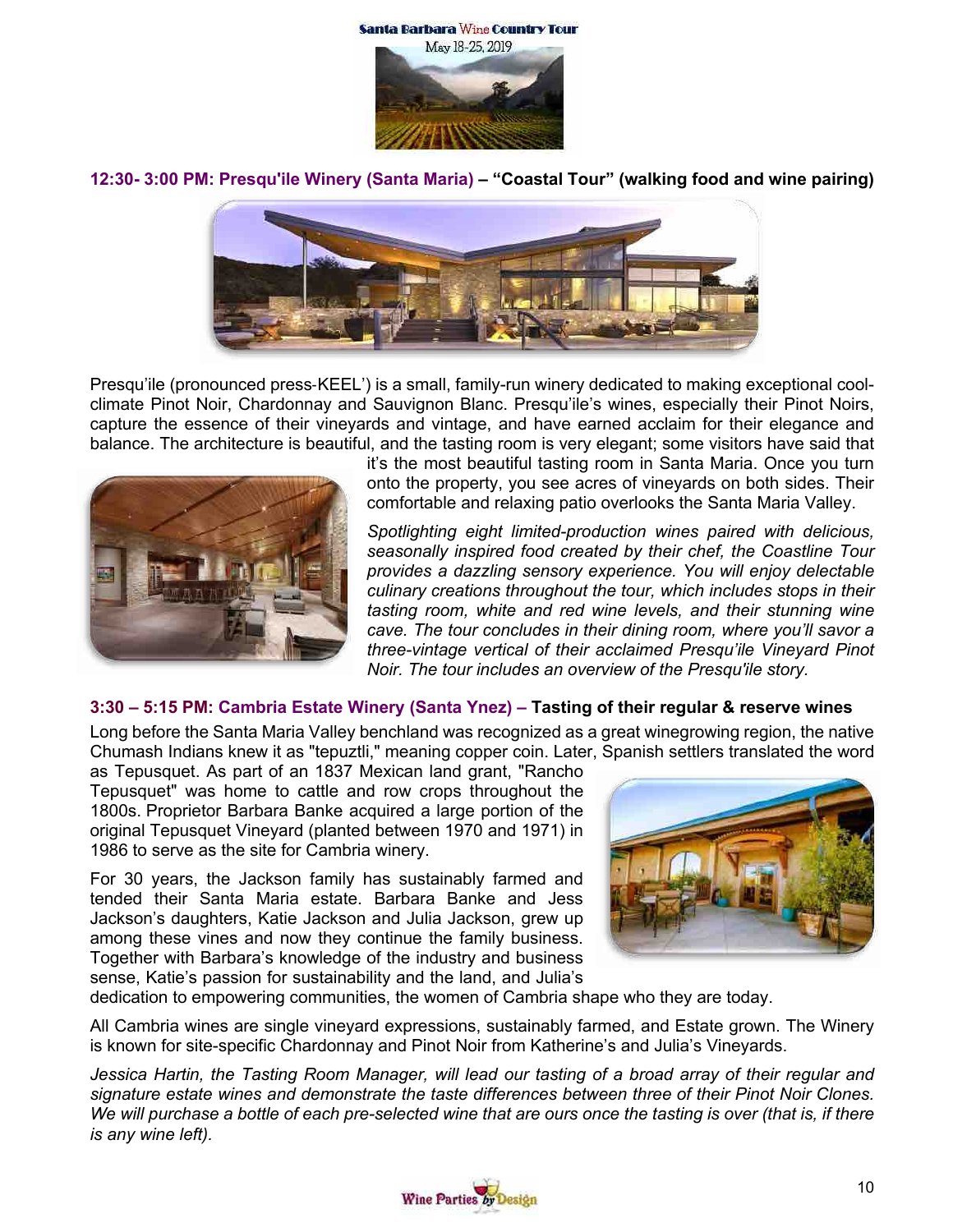



#### **7:00 - 9:00 PM: Pico at the Los Alamos General Store (Los Alamos)** – **Dinner with Industry Guests**

Pico was founded in 2016 by winemaker Will Henry, restaurateur Kali Kopley, and Chef Drew Terp as a destination for eclectic California cuisine, with influences from Europe, Asia, and the American South.



Their mission is to create innovative food from local ingredients, carefully sourced from farmers who are committed to sustainable, organic, and humane practices.

They select wines to pair with their food with a bias towards small, hand-crafted wines that express a sense of place. They have a large selection of small-production wines from winegrowers and vintners who are committed to their craft. With over 800 wines on their list and the walls of their retail shop, there is something to

please every palate. And … I might add, you will not find McWine on their wine list.

They source whole vegetables, grains and fruits from local farmers on a daily basis. Their charcuterie is smoked and cured in house, and everything - even the ketchup – is made in-house.

*We are very fortunate to have a Santa Barbara Wine Country icon, Wes Hagen (WSET 2, SWE, AWS) and his wife, Chanda, join us for dinner. He will bring four core bottles of his J.Wilkes wine, most likely Pinot Blanc, Chardonnay, Pinot Noir and a Cabernet. He will discuss the wine and the region. He also has the title, "Raconteur" … Do you like stories? He has a bunch. Check out Wes on YouTube.*



#### **9:30 PM: Hadsten House Inn (Solvang)**

**T**omorrow is our partial *Day of Relief* with a morning on the beach to take in the ocean air.

# **Day 5 - Wednesday, May 22st, "Day of Relief" (Lompoc & Sta. Rita Hills)**



Today we will attempt to take a morning "breather" from wine tasting to visit the ocean with a tour of a historic Mission. Then we fall off the wagon and visit two beautiful wineries in the Sta. Rita Hills. Dinner will be a real treat!

**Note:** wear comfortable footwear for the beach and the mission tour.

#### **7:00 – 8:30 AM: Hadsten House Inn (Solvang) – Breakfast / Cold Buffet**

**Note 2:** We recommend that you eat a light breakfast since we will be having lunch at 11 AM.

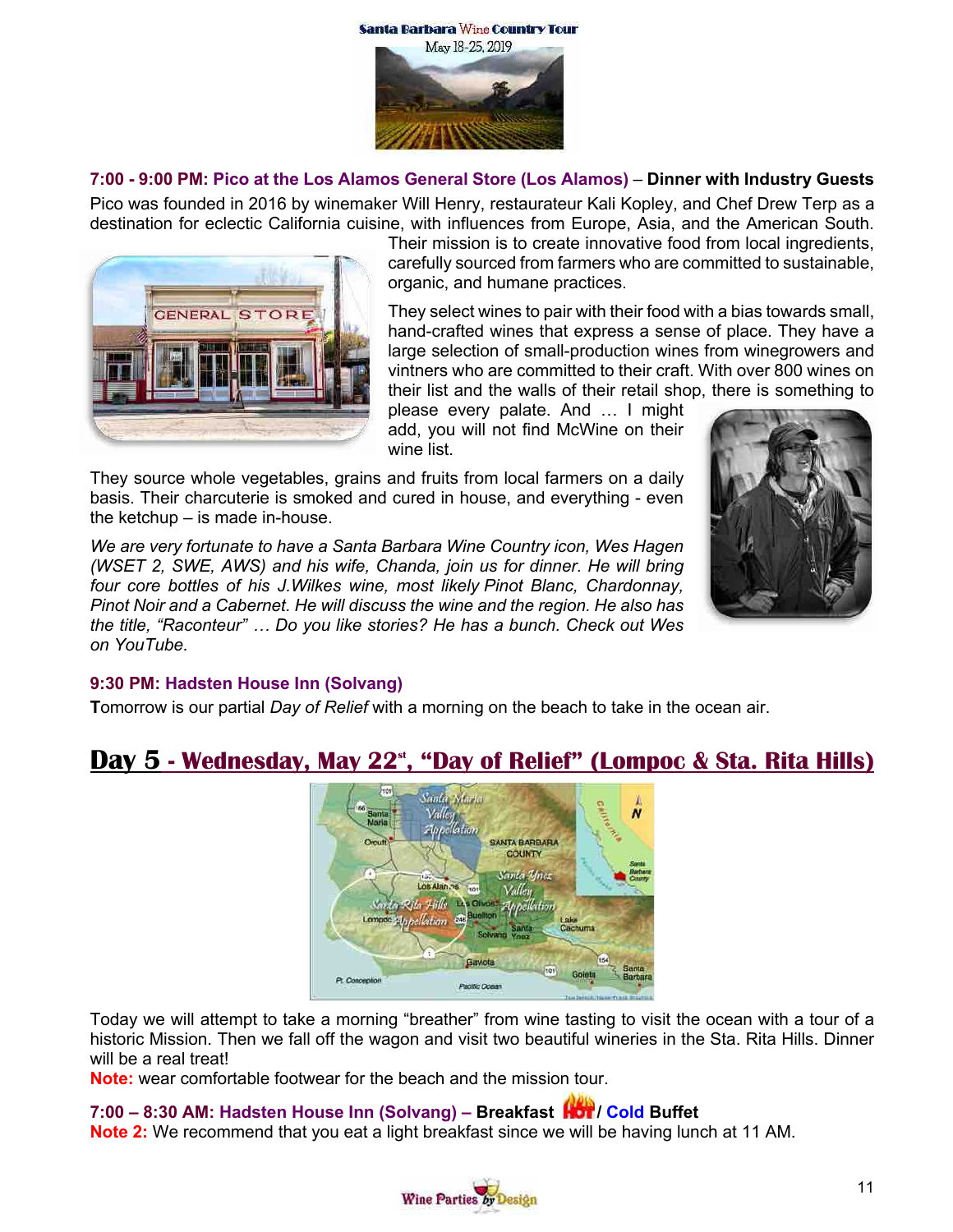

#### **9:00 AM: Leave for the Coast**

#### **10:00 – 11:00 AM: Jalama Beach County Park (Lompoc) – Beach Time**

Enjoy the ocean air and take a walk on the beach for an hour. This beach is not a dream; it's a gift with miles of sandy beach, waves breaking on the shore, and little sign of civilization. Camping might be



considered the most popular activity at Jalama Beach but there are many other things to do such as surfing, windsurfing, fishing, bird watching or just enjoying some time chillin' at the beach. All plants, animals and archaeological resources are protected by law and cannot be collected or disturbed. Migrating California Grey whales can be seen from February through April and again from September through November.

A portion of the park near Jalama Creek was a Chumash Indian settlement for centuries until the villagers were taken to La Purisima Mission during the rule of the Spanish in California. As the surrounding area became more populated, local residents began to use Jalama for leisurely outings. In 1943 the Atlantic Richfield Company (ARCO) donated 23.5 acres to the County of Santa Barbara.

#### **11:00 AM - 12:00 PM: Jalama Beach Grill Café (Lompoc) - Lunch**



This is home to the famous "Jalama Burger". The burger has a well-earned reputation of being wonderful, more than just delicious. There are at least six different kinds of burgers as well as chicken to choose from, each with a secret sauce. They also have sandwiches and wraps as



well. This beach café has as a nice atmosphere, a good menu, and attentive and personable staff.

*There is no pre-ordering. We will order from the menu at 11 AM so our orders will be ready in 10 - 15 minutes. Enjoy the ocean view from their picnic tables.*

#### **1:00 – 2:30 PM: La Purisima Mission State Historic Park (Lompoc) – Guided Mission Tour**

Founded in 1787, the La Purisima Mission land holdings once covered nearly 470 square miles. Bordered by the Santa Maria River in the North and the Gaviota coastline in

the South, the land was home to the Chumash Indians and Spanish settlers. The story of the Indians and the settlers is interesting but sad. The mission was best known for its hides and blankets, and at its peak inhabitants herded as many as 24,000 cattle and sheep.

Today, history lives at La Purisima. The most extensively restored mission in the state, La Purisima hosts over 200,000 visitors each year for recreation and a chance to explore California's heritage. The nearly 2,000-acre park is home to 25 miles of hiking trails, a modern Visitor Center and Exhibit Hall, and livestock.



*We will take a guided tour through the mission, our guide leading us through the historic buildings bringing the history to life with the stories of mission life and the people who once lived here. It's a re-creation of life here during the 1820's, when the residents engaged in weaving, pottery, candle making, blacksmithing, livestock production, and leatherwork. The tour covers approximately 1 mile thru rustic terrain, stairs and doorways.*

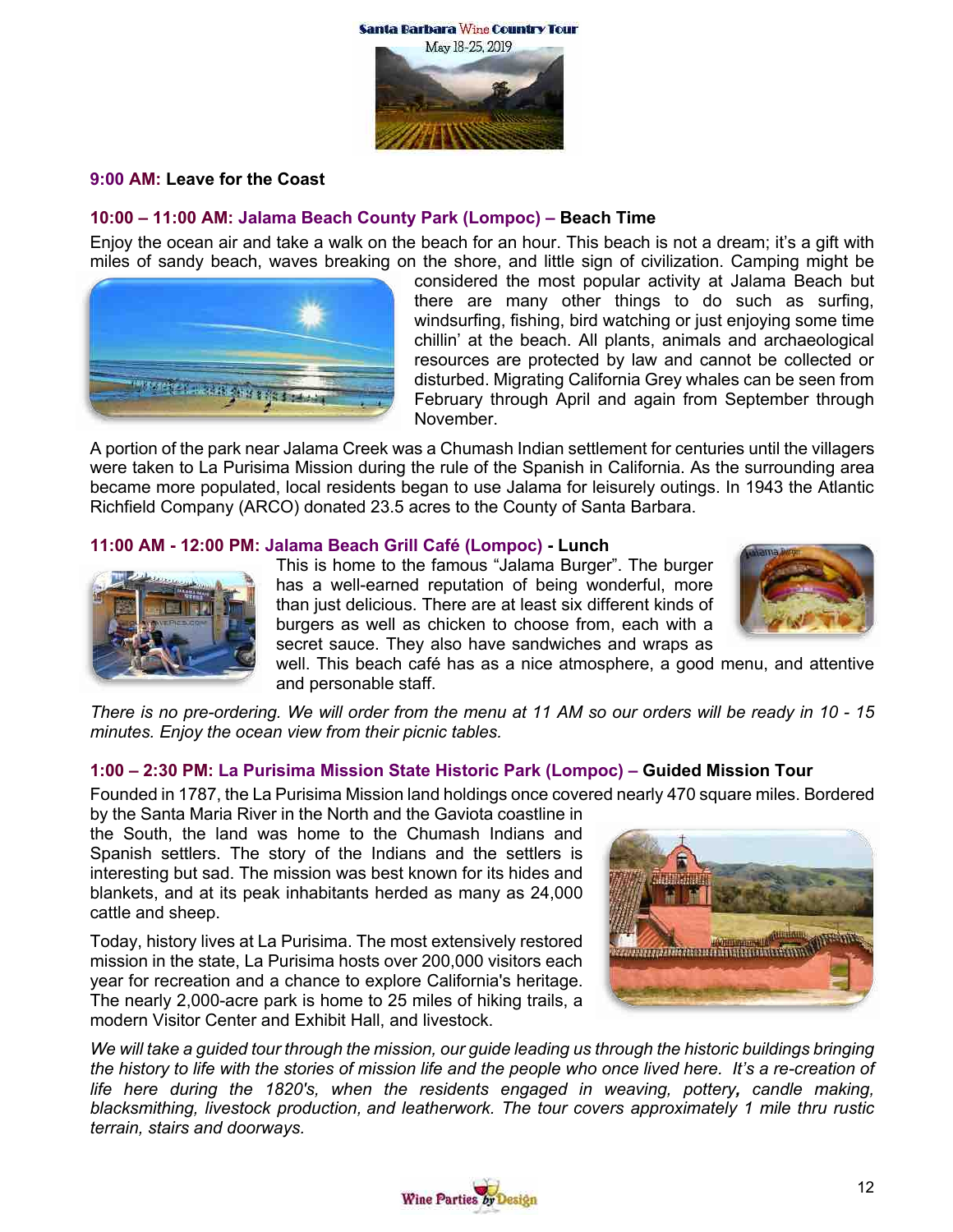

#### **A short History of the County's wine industry before we visit the next two wineries:**

Early studies found that Santa Barbara County was cooler than most wine regions of Northern California and that it had an excellent balance of geology, climate, soil and water, giving it great potential as a viticultural area. Those first modern vineyards were planted in Cabernet Sauvignon, Sylvaner, Riesling, Chardonnay, and Sauvignon Blanc on their own rootstock in the Tepusquet area of the Santa Maria Valley in the early 1960s by Uriel Nielsen and Bill De Mattei. Brother Timothy of Christian Brothers in Napa Valley had encouraged their venture from the start, and when the grapes were ready for harvest in 1968, he offered them a five-year contract paying \$325 per ton. Rancho Sisquoc, also in the Santa Maria Valley, and the Bettencourts of Santa Ynez were the next to take the plunge.

News of grape growing success spread quickly. Shortly thereafter, vineyards were planted in several parts of the Santa Maria and Santa Ynez Valleys. Other winegrowers who pioneered the region include Louis Lucas, Bob Woods, Dale Hampton, and the Miller Family in the Santa Maria Valley, and the Davidge Family, Richard Sanford and Michael Benedict, the Firestone Family, as well as Bill Mosby and Eric Brander in the Santa Ynez Valley ……

#### **3:00 – 4:15 PM: Sanford Winery & Vineyards (Sta. Rita Hills) – Private Tour Tasting**

This is where it all started in this AVA. In 1971, the first pioneering vineyards in Santa Barbara were planted at Sanford Winery. This renowned cool climate AVA was not only launched by the planting of the



Sanford & Benedict Vineyard, but also expanded to neighbors' plantings through cuttings from this vineyard. Sanford specializes in Pinot Noir, Chardonnay and Sauvignon Blanc. The vineyards and winery were originally developed by Richard Stanford who now owns Alma Rosa.

Today the estate is owned, farmed and cared for by the Terlato family. The third and fourth Terlatos generations are involved in the business and caring for their vineyards.

As mentioned above, Sanford Winery has the Sta. Rita Hills oldest vines and Santa Barbara County's oldest Pinot Noir vine, planted in 1972. The winery is "Certified Sustainable" through

the Wine Institute, meaning that the entire operation is sustainably managed and farmed, with a focus on healthy vines and a healthy ecosystem, not just short-term returns.

*We will experience a simultaneous tour and tasting with a premium selection of five their estate-grown wines (with an extra "special" wine at the end).* 

#### **4:30 - 5:15 PM: Lafond Winery and Vineyards (Sta. Rita Hills)** – **Seated Tasting**

In 1962, Pierre Lafond reestablished Santa Barbara County's winemaking tradition by founding Santa Barbara Winery. It would be more than ten years before a second winery opens. The winery was the first

since prohibition and has played a pioneering role in the development of the Santa Ynez Valley as a world-class wine growing region.

When Pierre opened his first winery, the other closest winery was in Paso Robles, and there were only three or four commercial wineries there at the time. Grapes, mostly zinfandel, were trucked in from San Luis Obispo. Toward the end of the decade, a wine boom began in the country; there was so much demand they couldn't get fruit, so they started growing grapes in 1972. Bruce McGuire, winemaker,



suggested growing and producing pinot noir wine (not a household item at the time). Today, Pinot Noir continues to be the winery's primary focus. McGuire has mentored some of the region's biggest players.

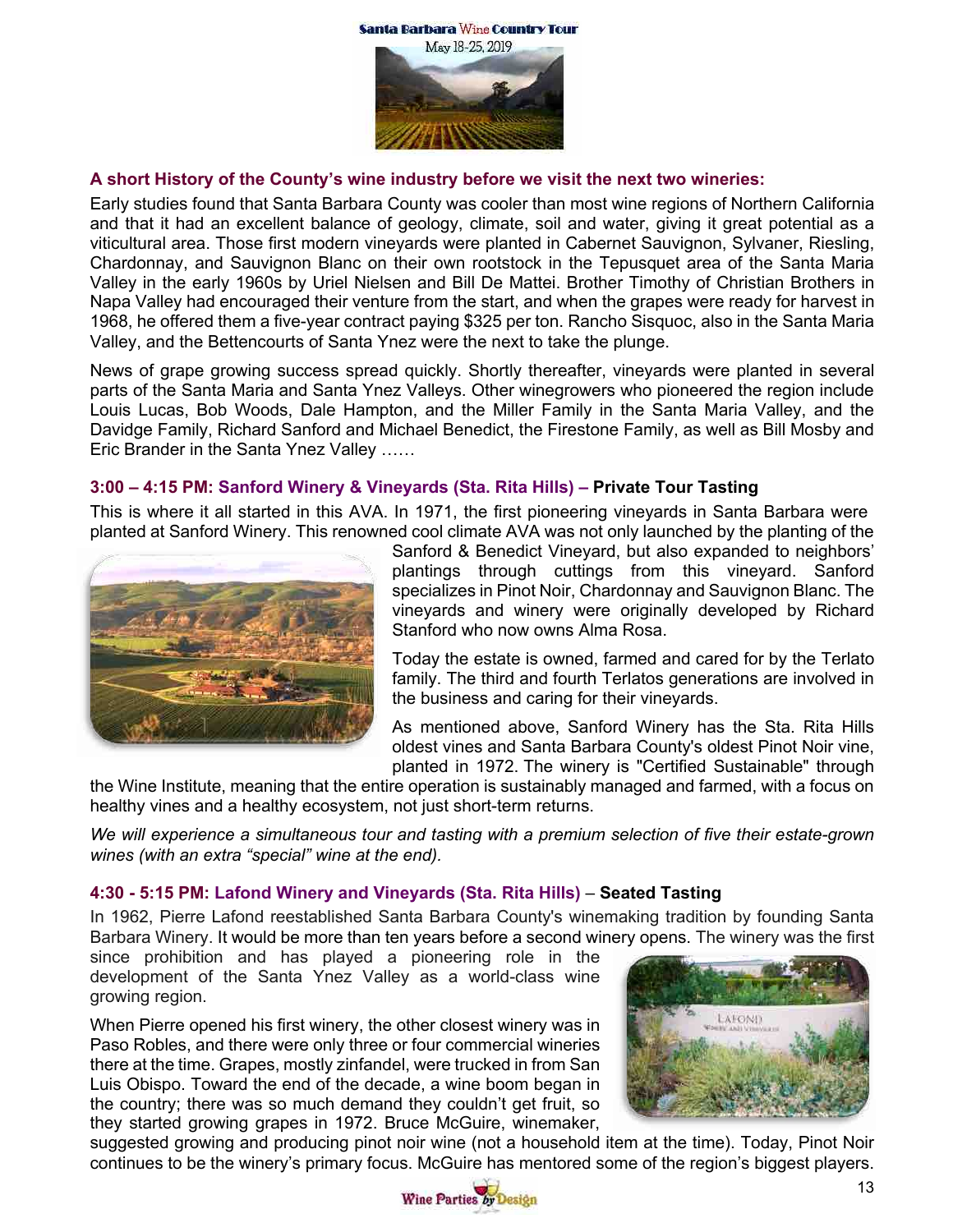Santa Barbara Wine Country Tour



Pierre and his wife, Wendy Foster, also own a number of bistros around the City of Santa Barbara as well as clothing stores.

*We will be provided with a souvenir wine glass for a seated tasting of six wines, 2 each of Chardonnay, Pinot Noir and Syrah.*

#### **6:00- 8:00 PM: Hitching Post II (Buellton)** – **Dinner**

*Joining us for dinner will be Nate and Rachelle Axline. Nate is with Liquid Farm, a small producer with a tasting room in Los Olivos. Formerly the Tasting Room Manager for Cambria Wines, he is a native of the area and might just have some good stories to tell. He will bring a bottle or two of Liquid Farm's wines* 



*for our group to taste.*

The Buellton Hitching Post II, of the movie *Sideways* fame, was established in 1986, but the restaurant's roots started at the Casmalia Hitching Post in 1952. It was there, at now their sister restaurant, that Frank & Natalie Ostini brought "Santa Maria Style BBQ". Hitching Post II honors that tradition while also embraces contemporary cooking styles. By combining the old and new, they have created a cuisine that is uniquely their own.

The Los Angeles Times has said that they make the "best" French

Fries in Southern California!

Frank Ostini, the owner, grills all kinds of things over red oak at his dining room glassed-in pit: beef steaks, beef chops**,** quail**,** duck**,** pork**,** shrimp**,** lobster and artichokes. "We wood-smoke red peppers and tomatoes and mix them with mayonnaise for our grilled artichokes," he says. "We've wood-smoked hops for beer."

They also are one of a very few restaurants creating their own wines for the market: Hartley Ostini Hitching Post Wines. Dave and Orson have enjoyed their Pinot Noir wines and their cuisine.



#### **8:15 PM: Hadsten House Inn (Solvang)**

We will have another full day of wine and culinary experiences tomorrow.



# **Day 6 - Thursday, May 23rd , Foxen Canyon**

We're back to all full day of wine experiences with visits to some wonderful wineries along the Foxen Canyon Wine Trail that features over a dozen wineries along a scenic and winding roadway stretching from Los Olivos to Santa Maria. Along the Trail, we will enjoy a diverse selection of award-winning

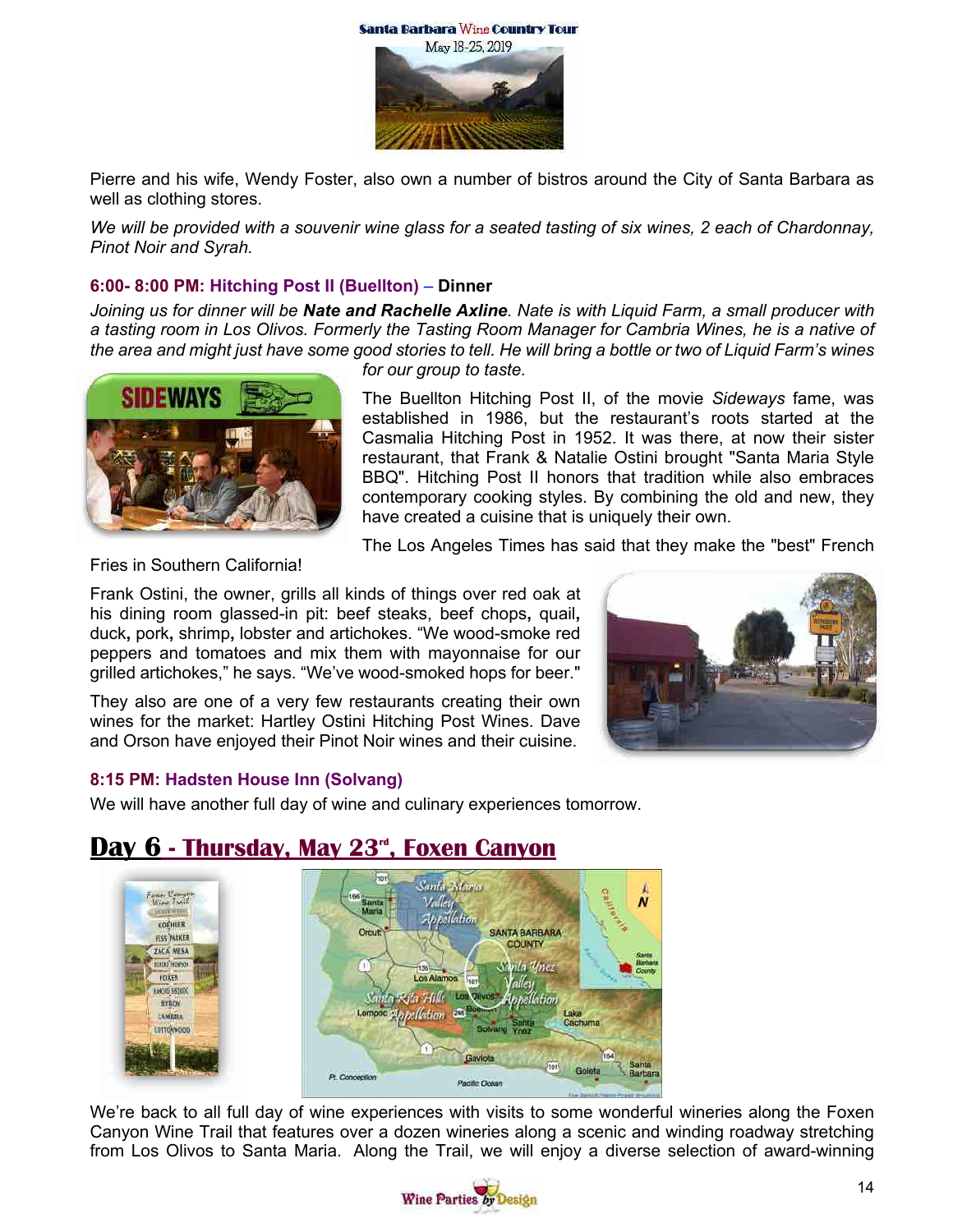Santa Barbara Wine Country Tour



Rhône, Bordeaux and Burgundy varietal wines from cool and warm climate vineyards. We will not only have a great experience at the first winery, we will also stay for lunch. Dinner will be at a beautiful historic Inn.

# **8:00 – 9:30 AM: Hadsten House Inn (Solvang)– Breakfast / Cold Buffet**

# **10:30 AM – 11:30 PM: Andrew Murray Vineyards (Santa Ynez) – "Grape to Glass"**

Introduced to Rhône Valley varieties during lengthy family travels in France, Andrew Murray attended our alma mater, UC Davis, graduating with a degree in enology and viticulture. He pursued his new mistress,



Syrah, with an extended internship in Australia. In the words of Robert Parker, Jr., "…Andrew Murray's offerings are a breath of fresh air given their exceptionally high quality and realistic prices." Andrew's passion and dedication to his craft have culminated in what The Wine Advocate calls, "...one of the shining stars in the Santa Barbara firmament." Their beautiful estate winery and vineyards offer views of the Figueroa Mountain range.

*We will experience a privately hosted Grape to Glass guided tour through the pioneering history of Andrew Murray Vineyards, the* 

*Curtis Estate and the production of wine from vine to glass. The tour will begin in their remodeled tasting room and continue with a walk through their vineyard focusing on their Rhone varietals and a discussion* 

*of their unique terroir. The wine making process is then showcased from the crush pad to the tank room and finishing in the barrel cellar. We will also have a tasting of their current wine releases with a cheese plate … and maybe more.*

**11:30 AM – 12:30 PM: Andrew Murray Vineyards – Lunch**

*We will stay at Andrew Murray for a relaxed box lunch on their scenic, extensive grassy picnic grounds under the shade of ancient oaks …washed down with a couple of bottles of Andrew's wines.*



# **1:00 – 2:15 PM: Foxen Vineyards & Winery (Santa Ynez) – Flight of Six Pinot Noirs**

Bill Wathen and Dick Doré have been making wine together since 1985, when they founded Foxen Winery & Vineyard at the historic Rancho Tinaquaic in Northern Santa Barbara County. Since that time



their dedication has remained the same: the creation of small production, sustainably farmed, vineyard-focused wines using a straightforward and minimalist approach to winemaking. 2014 marked the 30th harvest for the Foxen Boys.

The winery is named in memory of William Benjamin Foxen, and English sea captain and Dick's great-great grandfather. In 2009 they completed their new solar-powered winery and tasting room, and their original beloved historic "Shack" was renamed Foxen 7200, focusing on Bordeaux and Italian-style wines. We will be visiting their main tasting location.

*Showcasing their Burgundy and Rhône-style wines, we will experience a tasting of six of their highlyacclaimed Pinot Noir wines.*

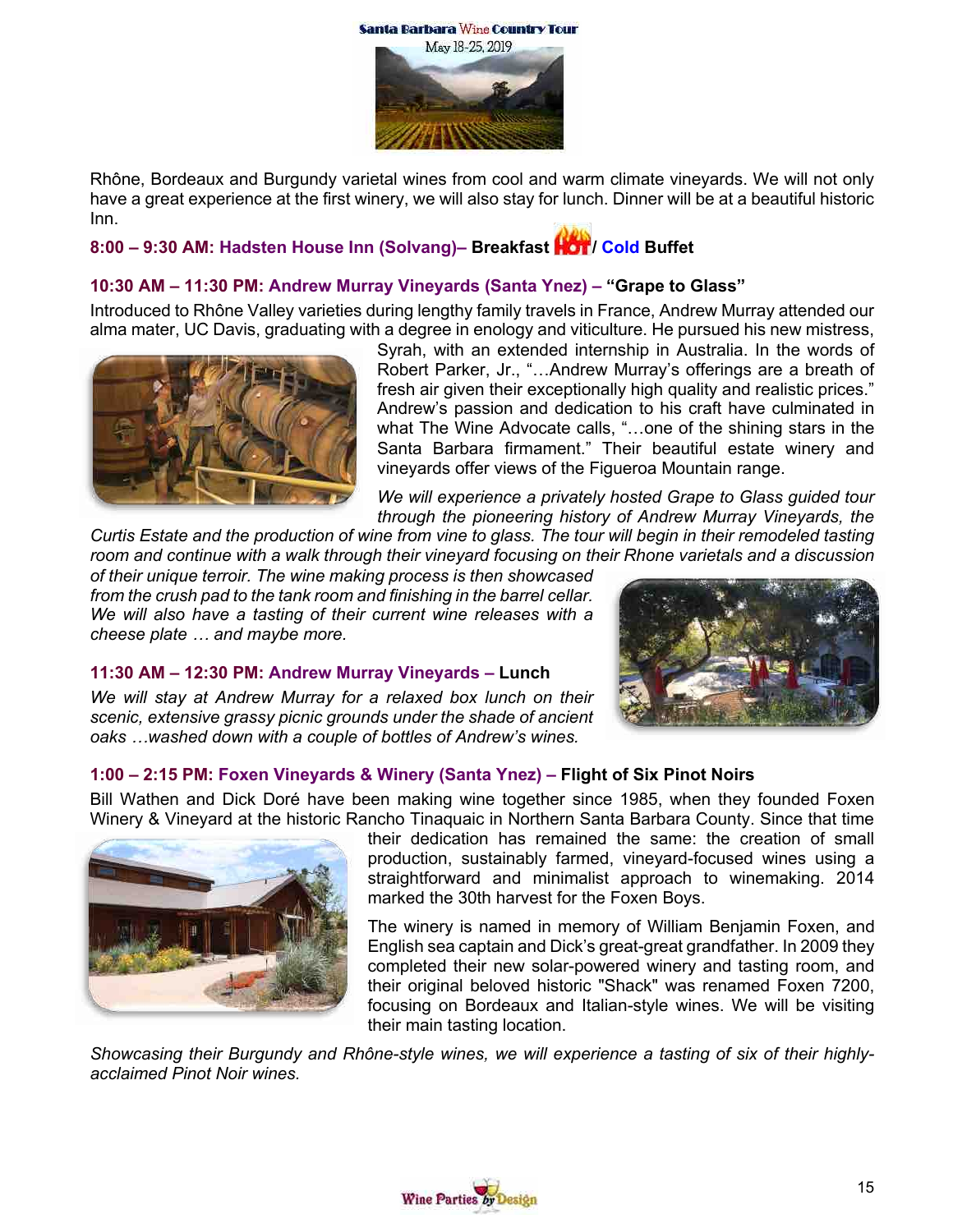



### **2:30 – 4:00 PM: Zaca Mesa Winery & Vineyards (Santa Maria) – Private Reserve Tasting**

*We will experience a private tasting of 3 red and 3 white quality wines.* 

Purchased in 1972 by John Cushman and five friends, the first vines were planted a year later in 1973.

Only the third winery in Santa Barbara County at that time, Zaca Mesa became a Santa Barbara County "vineyard wildcatter" experimenting with many varietals to see what would work. Syrah was planted in 1978 that became the renowned Black Bear Block, the oldest and most impressive Syrah block in the Central Coast.

As a vineyard and winery pioneer in the Santa Barbara County, Zaca Mesa also became the training ground for many great winemakers. **Ken Brown** was Zaca Mesa's first winemaker who later started Byron in Santa Maria Valley. The number of winemakers that got their start at Zaca Mesa helped create what is



now known as Zaca University. The first Central Coast wine (one of only two to this day) to achieve a Wine Spectator Top Ten was the 1993 Zaca Mesa Syrah, which came in at #6. This wine was also the wine of choice served at the White House on February 1, 1996 for the French President Jacques Chirac official State Dinner.

Since 1997, the vineyard and winemaking practices have focused on growing the best Syrah, Viognier, and other Rhône varieties. Still family owned and deeply rooted in Central Coast winemaking tradition, Zaca Mesa is a place where you can enjoy quality made wine in a rustic setting among the mountains and scattered oaks.

# **6:00 – 8:00 PM: Ballard Inn, The Gathering Table Restaurant (Ballard Canyon) - Dinner**

We will tour the region as we travel to the town of Ballard for dinner.

Comfortably elegant accommodations, attentive staff, and award-winning cuisine make The Ballard Inn



couple of bottles of wine to pair with dinner.

& Restaurant one of the most sought-after small luxury inns in the Santa Barbara Wine Country.

Voted one of America's Top Ten Most Romantic Inns, the Inn is located in the township of Ballard surrounded by the picturesque vineyards and orchards of the Santa Ynez Valley.

This award-winning restaurant with Chef Budi Kazali's inspired French Asian food offers the ultimate in California wine country cuisine. Orson will provide a

#### **8:15 PM: Hadsten House Inn (Solvang)**

Rest well in preparation for our 6<sup>th</sup> and final full day in the Santa Barbara Wine Country. We think you will enjoy the unique experiences that are planned for Friday.

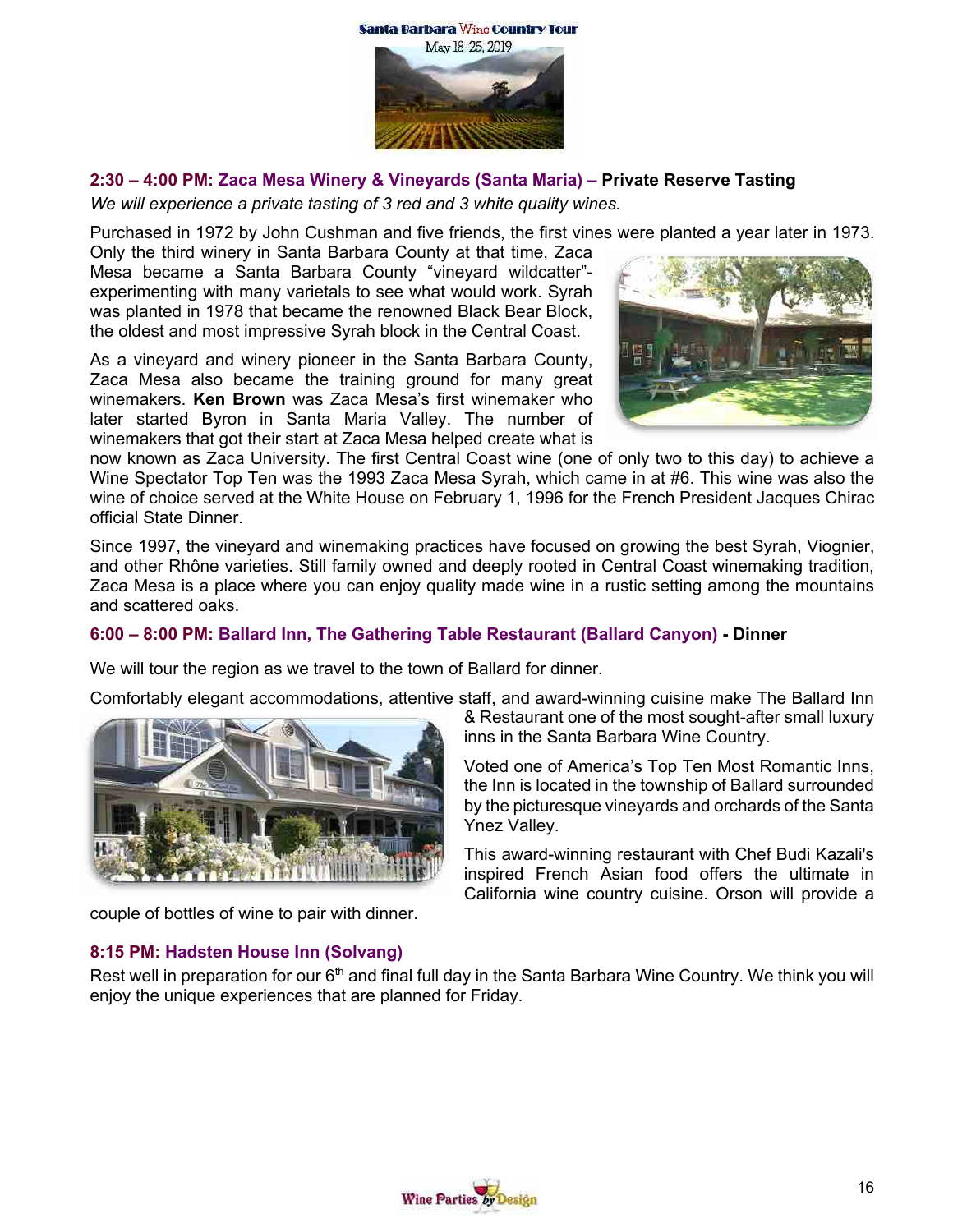



# **Day 7 - Friday, May 24<sup>th</sup>, Santa Ynez Valley and Los Olivos AVAs**



The last of our experiences will be with three wineries that Dave and Orson have personally experienced. This sixth and final day is filled with more wine experiences and unique wineries, capped off with dinner at a very popular restaurant. We will begin with a walking tour of Los Olivos (maybe guided) and then visit two tasting rooms in Los Olivos followed by two excellent wineries, each with their own unique winemaking style. We will enjoy lunch on the grounds of one of the wineries.

# **7:00 – 8:15 AM: Hadsten House Inn (Solvang) – Breakfast / Cold Buffet**

Have a hardy breakfast. We will visit three wineries before lunch.

# **9:00 – 9:55 AM: Los Olivos – Walking Tour**

*We know you would love to go shopping but the stores don't open until 11 AM. The President or a member of the Chamber of Commerce has graciously offered to*

#### *provide us with a walking tour of the town.*

Los Olivos is one of five communities (with Ballard, Buellton, Solvang, and Santa Ynez) that make up the Santa Ynez Valley. The town is renowned for its wineries and tasting rooms – 25 and counting (we could spend an entire tour in just Los Olivos without visiting all the tasting rooms). There are a number of large thoroughbred horse ranches in the area.

Around 1880, Alden March Boyd built the first house in the area, situated on prime farmland that he paid \$8,000 for 157 acres. He planted five thousand olive





trees and called it Rancho De Los Olivos. The southern terminus of the railroad was in front of Mattei's Tavern, where a stagecoach line operated. Live auctions were held in 1887, creating the quaint village of Los Olivos.

The tavern is still in operation, and is one of the highlights of the area, with a well-respected restaurant and historic charm. Presently Victorian architecture can be found sprinkled throughout this little western village. Many of the downtown buildings and residences

date back over one-hundred years.

Various celebrities have called this area home, including Cheryl Ladd, Noah Wyle, David Crosby, Bo Derek, Kelly Le Brock, Steven Seagal, John Forsythe, Ray Stark, Robert Cray, and David Hasselhoff. Singer Michael Jackson's property Neverland Ranch is located about 5 miles north.

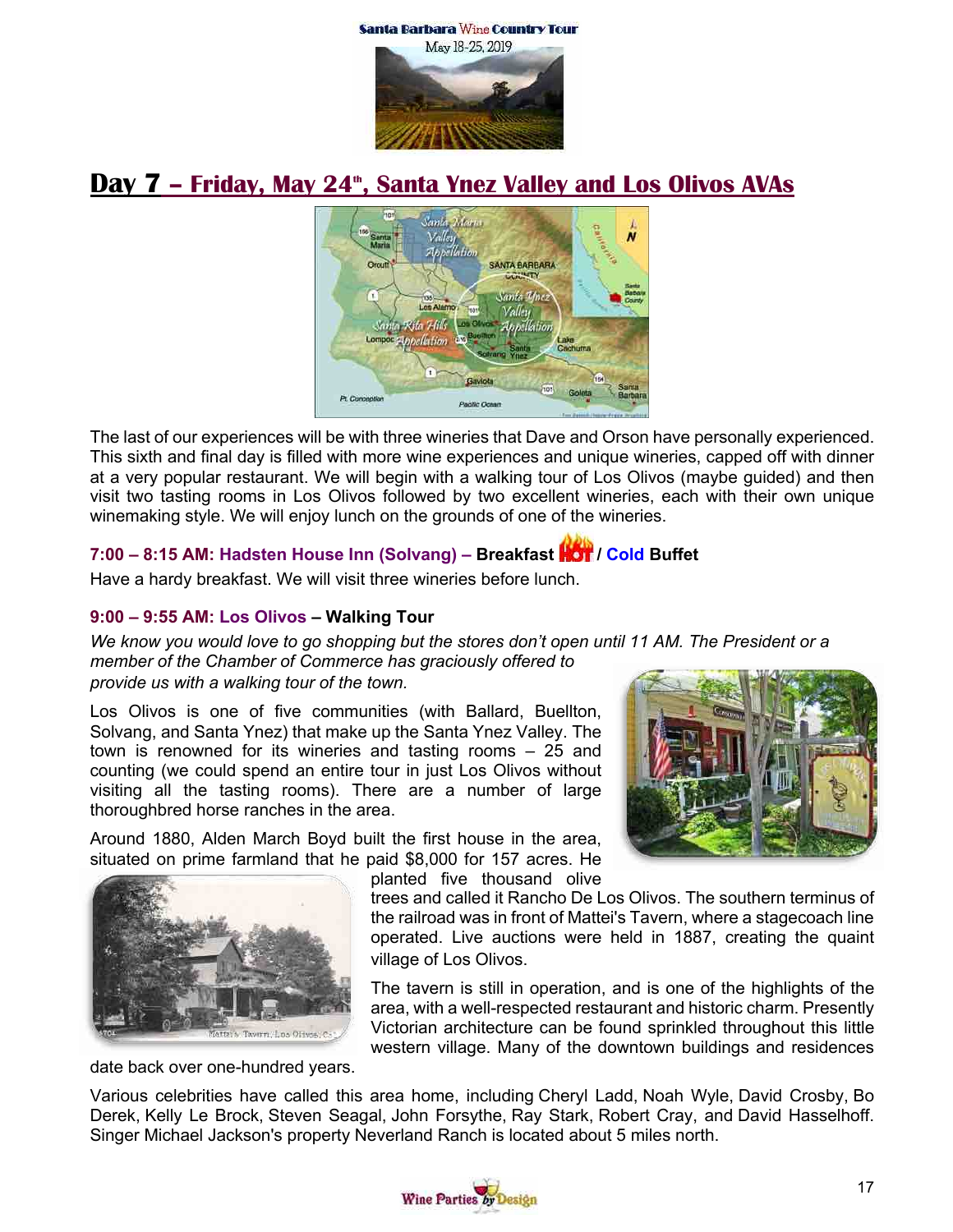



#### **10:00 AM – 10:45 PM: Story of Soil Winery (Los Olivos) – Tasting of 5 – 6 wines with the Winemaker**

It was her first harvest - interning in 2009 - when her heart first fell in love. She was picking Pinot Noir at



the Santa Maria Gold Coast Vineyard before the sun came up. While working as an apprentice for three and a half years (2010-2013) at Sanguis, Jessica Gasca saved enough money to buy her own fruit in 2012, making her first vintage and beginning her winemaking adventure.

Today, she buys her fruit from some of the better regional vineyards to produce varietal wines "that will show a sense of place and style".

*Jessica Gasca, owner and winemaker, will lead a private tasting of 5 wines (maybe 6) before the tasting room opens.*

#### **11:00 AM – 12:00 PM: Carhartt Vineyard (Los Olivos) – Tasting of 5 wines**

As we stroll from Story of Soil to our next destination, we'll come upon a very small building – one much

too small to hold even a handful of people, let alone be one of the more popular tasting rooms in the area – that's the Carhartt's tasting room. Do not be deceived by the diminutive size of its exterior, Carhartt's tasting room boasts a large space out back. There's a good chance that one of the winemakers, either Brooke or Mike (or their son), will be the person pouring for you.





Carhartt Vineyard is a family-owned and operated business since the early 1950s. They pride themselves in selling

100 percent of their wine direct-to-consumer. They have also developed the first wine augmented reality experience in the Santa Ynez Valley, the "Carhartt Vineyard AR" app, that serves to expand the guest experience. Ask them about this during our tasting experience. Orson has three all-time favorite Syrahs and Carhartt produces one of them.

*We will taste 5 of their wines as we chill in their backyard patio.*

# **12:15 – 1:45 PM: Sunstone Vineyards & Winery (Santa Ynez) – Private Tasting and Tour**

We will feel like we are transported to the Provençal French countryside as we arrive. Named after the vineyard estate's exposed, sun-dappled shale and stones, Sunstone is a tranquil retreat with a lavender and rosemary-filled courtyard and stone barrel-aging caves.

The Rice Family moved from Santa Barbara in 1989 and became stewards to one of the first organic vineyard estates in Santa Barbara County. "Our goal was to create a place where wine and food could be enjoyed in a picturesque atmosphere." The site of the winery tasting room was originally a horse barn. Sunstone's 28-acre vineyard was planted in 1990 to Merlot, Cabernet Franc, Cabernet Sauvignon, Syrah, Mourvèdre and Viognier, and is completely farmed in an organic, bio-sustainable manner. Sunstone opened in 1994 and is considered by many to be one of the most attractive tasting rooms in the Santa Ynez Valley.



It is believed that Sunstone is now the oldest, continuously organically grown vineyard in Santa Barbara County. Ask Orson to tell you the story of Dave & Orson's 2012 tasting experience at Sunstone.

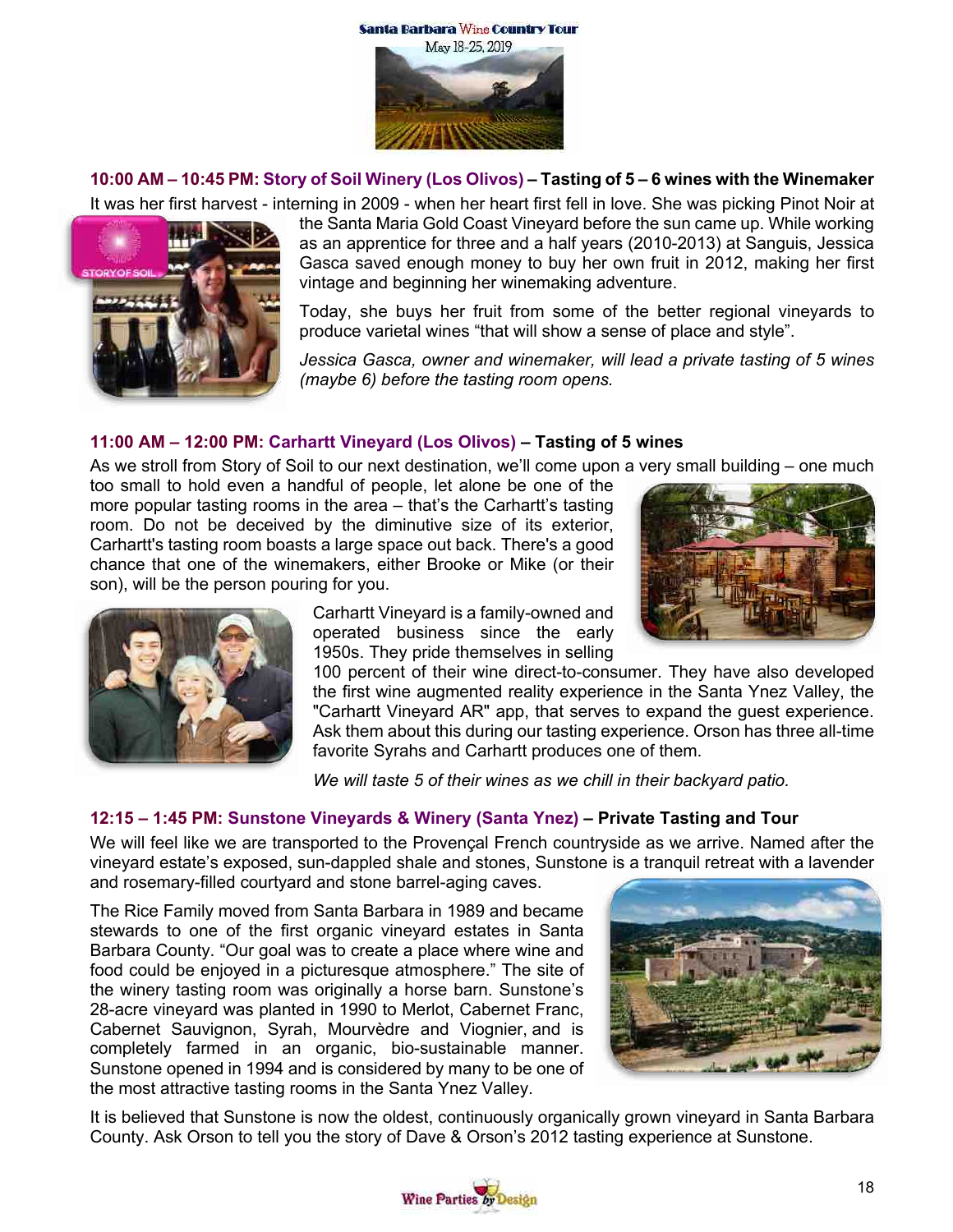

*We will experience a Private Tasting with a dedicated Sunstone host, 6 elevated wines including Library wines, a semi-private area of the winery, and personalized tasting menus. Their host will take you through the history of Sunstone and their custom selected wines with a bread and oil service.*

*We will then take their estate/production tour that will take you through their pristine vineyard and into their on-site production facility. While there you will learn about all the passion that goes into making their* 

*delicious wine. To wrap up the tour, you will be provided with a scenic view of their beautiful Villa.* 

#### **1:45 – 2:45 PM: Sunstone Vineyards & Winery - Lunch**

*We will have lunch at one of their picnic tables on the lawn. The food will be catered by Lucky Hen Lardner. We will decide on the food selections prior to the tour. Dietary restrictions can be accommodated.* 



#### **3:00 – 4:45 PM: Gainey Vineyards (Santa Ynez) – Barrels to Bottles Signature Cellar Tasting**

*This tasting will be held inside Gainey's Wine Cellar. It's an in-depth experience that will take your knowledge of wine to another level while enjoying a gourmet cheese/charcuterie platter. You will* 



*experience a comparative tasting of 4 chardonnay, 4 pinot noir current release limited selection wines tasted alongside wines directly from the barrel.*

This is one of Dave and Orson's wine country favorites. We are impressed with their wines as well as those produced by their sister winery, Evan's Ranch.

The Gainey family purchased land in 1962 for agricultural farming purposes that sustained the family for generations. Eventually, 50 vineyards were planted on the land for the purposes of producing a Gainey family wine. In 1984, the Spanish-style winery – designed to

produce small quantities of high-quality wine – released Sauvignon Blanc, Chardonnay, Riesling, Pinot Noir, Merlot and Cabernet Sauvignon wines.

In 1996, 60 acres in Sta. Rita Hills were acquired and planted with Chardonnay, Pinot Noir and Syrah vines and called Evan's Ranch. Another 50-acre parcel was acquired for vineyards and named Rancho Esperanza.

#### **4:45 – 5:15 PM: Santa Ynez Valley – Sightsee**

The Santa Ynez Valley is located between the Santa Ynez Mountains to the south and the San Rafael Mountains to the north. The Valley is separated from the Los Alamos Valley to the northwest by the Purisima Hills, and from the Santa Maria Valley by the Solomon Hills. The Sta. Rita Hills separate the Santa Ynez Valley from the Sta. Rita and Lompoc Valleys to the west. The Santa Ynez River flows through the valley from east to west. The valley has a population of over 20,000 residents living in the communities of Solvang, Los Olivos, Santa Ynez, Buellton and Ballard. Chardonnay is the most planted grape varietal in the cooler, western portion of the valley, and Rhône varietals are more successful in the east.

*We will take a leisurely drive through the Valley on our drive to dinner. We hope that you will enjoy the seasonal landscape that features beautiful vineyards and green-carpeted hills.*

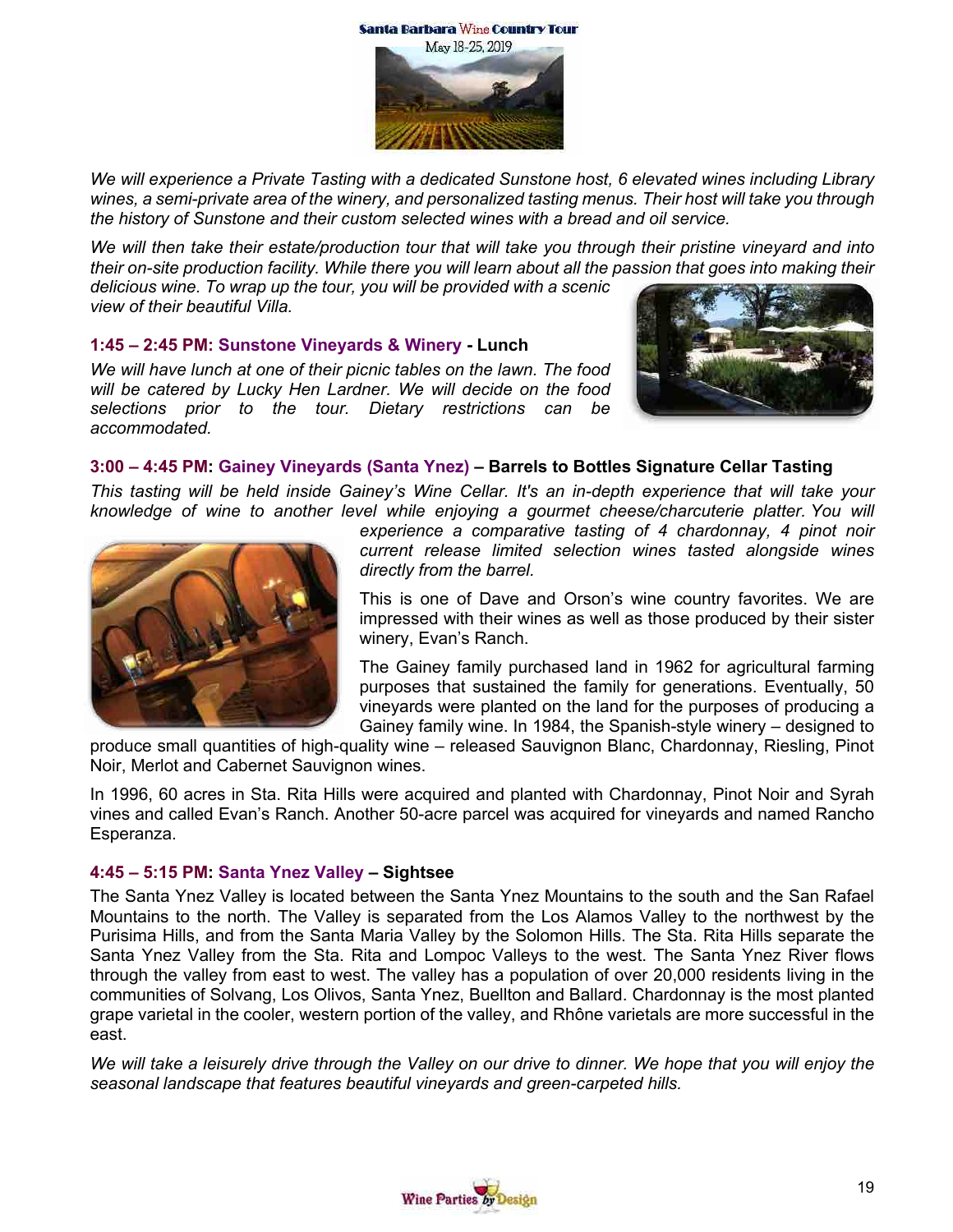

#### **5:30 – 8:00 PM: SY Kitchen (Santa Ynez) - Dinner**

Opened in April 2013, S.Y. Kitchen offers fresh, modern Italian dishes in any of the three rooms of their



Italian-inspired California farmhouse. We will be served either in the Front Room, on the Porch - "The Courtyard" - with cushioned banquet seating or in their cozy Dining Room. It's an inviting farmhouse in the heart of Santa

Ynez, serving Chefs Luca and Francesco Crestanellis' modern Italian dishes showcasing local ingredients and wines.

S.Y. Kitchen is known for their ambiance, great service, and

delicious fresh food. This is one of the most popular restaurants in the area.

*Andrew Turner, Clos Pepe Winery, will join us for this dinner and will bring a couple of bottles of Clos Pepe wines.* He has a wealth of information on Santa Barbara's wine country. *Orson will also provide a bottle of wine or two for our last dinner.*



#### **8:15 PM: Hadsten House Inn (Solvang)**

# **Day 8 - Saturday, May 25<sup>th</sup>, Return to Los Angeles Int'l Airport<sup>e</sup>**

**7:30 – 8:15 AM: Hadsten House Inn (Solvang) – Breakfast / Cold Buffet**

#### **8:15 - 8:30 AM Pack up the Vehicle**

We ask that all travelers be ready by 8:15 AM to load their suitcases, etc. onto our vehicle so we can depart on time.

#### **8:30 AM – 12:00 PM: Return to Los Angeles International Airport**

**Note 3: Please book return flights to Atlanta no earlier than 2:30 PM.**



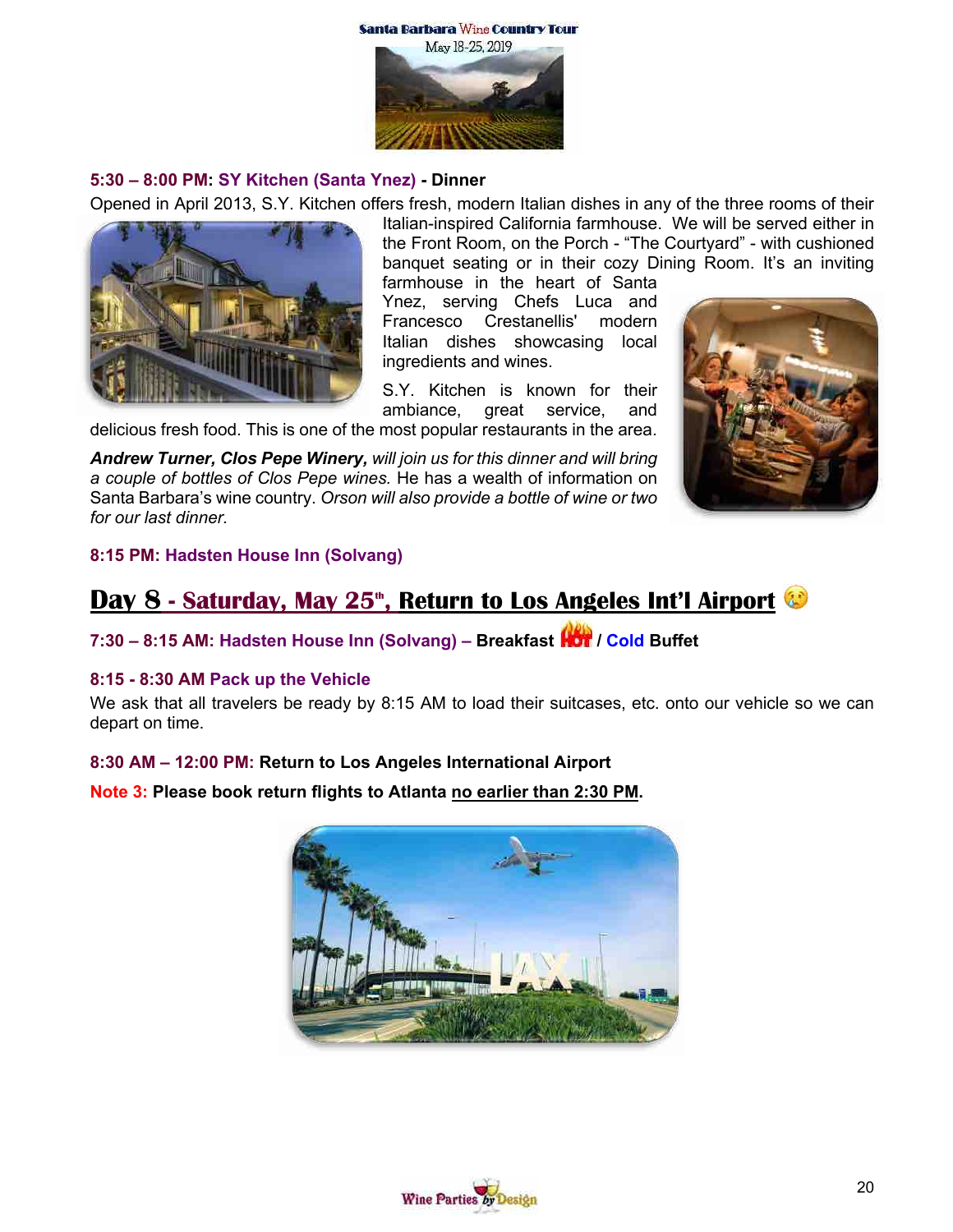



# **Wine Tour Participant (WTP) Minimum / Maximum**

**A minimum number of** WTPs is **9** must be attained before the trip is confirmed**, not counting the tour guides (2)**. WPBD will refund your money if the minimum number of WTPs is not attained. **The maximum number of WTPs is 10**.

# **What's Included in the Price:**

- All Local Transportation at our destination
- Accommodations for Seven (7) Nights (single or double occupancy as specified by traveler)
- All meals (breakfast, lunch and dinner)
- All Tastings and Tour fees
- Visits by wine Industry personnel at selected dinners
- Tour Guides/Driver fee
- Unlimited water

# **What's not Included:**

- **Airfare**
- Travel and Baggage Insurance
- All items of a strictly personal nature
- Alcoholic beverages at lunches (unless announced by your tour leaders; dinners include wine)
- Personal wine purchases
- Extra room charges such as movies and room service.

# **Terms & Conditions**

In the event any tasting, tour, meal or experience listed in this itinerary should change due to matters beyond our control, *Wine Parties by Design* (WPBD) organizers reserve the right to substitute a similar event of equal quality.

#### **Airport Transportation**

Each WTP will arrange for their respective flights to/from Los Angeles International Airport (LAX). **Each WTP must be ready at curbside on or before 11:00 AM on Saturday, May 18th**, to take advantage of WPBD travel arrangements from Los Angeles International Airport (LAX) to Buellton or Solvang, CA; otherwise the WTP will need to arrange for his/her own transportation to the appropriate location as designed in this document.

# **Ground Transportation during the Wine Tour**

Our schedule is very tight but manageable. For each event, there is one scheduled arrival time and one departure time on this wine tour. It is the responsibility of the WTP to be ready at the point of departure at the designated times. Private transportation can be arranged by the individual themselves but without a reduction in cost. Please be advised that if you are arriving and/or departing on the designated dates of this wine tour, a late arrival or early departure will necessitate scheduling your own transportation. Neither WPBD nor its providers are responsible for late arrivals due to flight delays or for any other reason.

You must also be ready to leave by 8:30 AM, Friday morning (May 25<sup>th</sup>), for WPBD transportation to the airport.

#### **Accommodations**

All Wine Tour Participants will be housed in the same named accommodations to facilitate our schedule. We will be housed in the Hadsten House Inn in Solvang, CA, for all seven (7) nights.

#### **Certification of Health**

The Wine Tour Participant certifies that by making payment, he or she does not have any condition or disability that would create a hazard or hardship for other travelers participating in the program and that

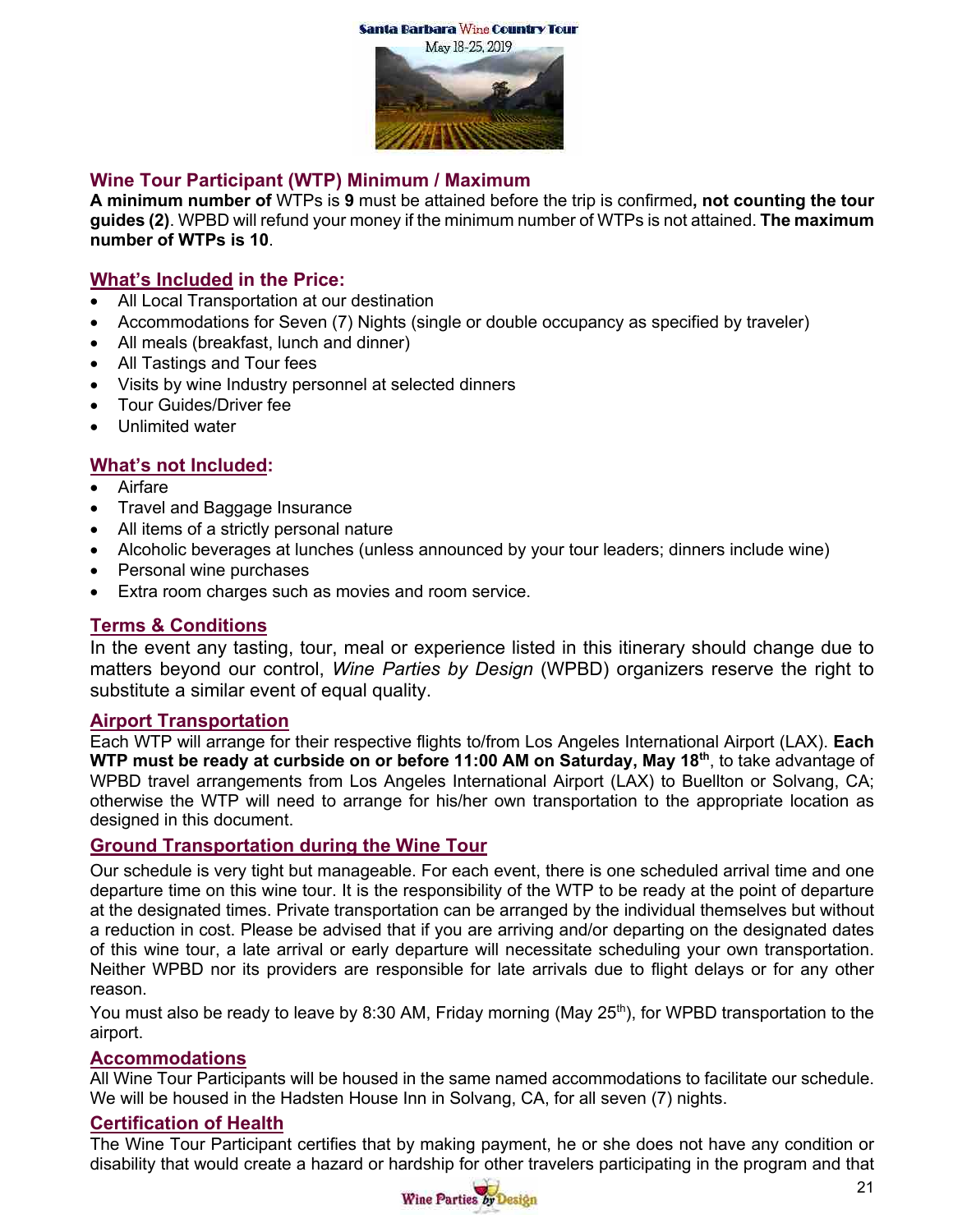



the Wine Tour Participant understands that health care standards, facilities and services in California may be different for treatment of certain health conditions. WPBD makes no representations or warranties and disclaims any made regarding special accommodations or handicap accessibility on any program. WPBD reserves the right to decline accepting or retaining any traveler whose health or actions in WPBD's sole judgment impedes the operation of a trip or the welfare or enjoyment of fellow Wine Tour Participants.

WPBD cannot make special arrangements for, or accommodate, any dietary needs, allergies, health conditions, or restrictions unless noted. It is the sole responsibility of the Wine Tour Participant to take care of their own special needs on this trip.

#### **Responsibility**

WPBD does not own or operate any of the suppliers of services or accommodations for your trip. As a result, it is not responsible for any negligent or willful act or failure to act of any such supplier or of any third party over whom WPBD has no control. WPBD and its representatives act only in the capacity of an agent of all air/land transportation, sightseeing, tour operators and hotels that provide services included in this specified tour. The individual tour participant agrees that WPBD and its representatives shall not be liable for any injury, damage, loss, accident, delay, or irregularity, liability or expense to person or property due to any act of default of hotel, air/land transportation carrier, restaurant supplier, winery or other contractor rendering or providing services. WPBD and its representatives shall not be responsible for any expense or liability resulting from labor disputes, war, acts of terrorism, government restraints, weather conditions, sickness, pilferage or any other cause beyond their control. WPBD and its representatives reserve the right to accept, or to retain or refuse any person as a participant of any tour or to cancel any program of a tour if circumstances so demand. WPBD and its representatives reserve the right to cancel any tour prior to departure for any reason (including insufficient number of participants) or to change itineraries and/or substitute services or hotels of equal quality without prior notification.